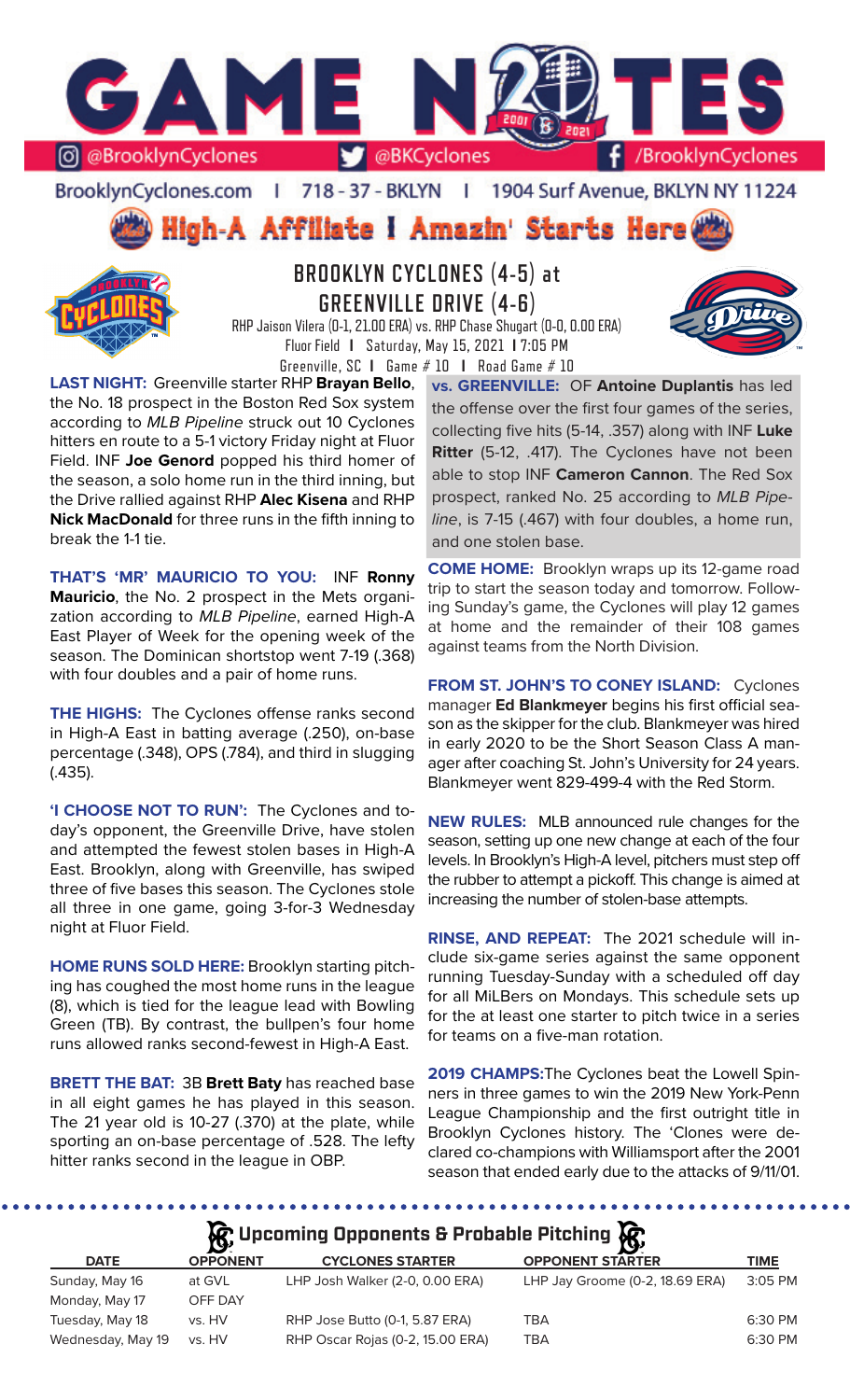| <b>MAY 15 AT GREENVILLE</b> | <b>STARTING PITCHER</b>                                       |                      | <b>PAGE 2</b> |
|-----------------------------|---------------------------------------------------------------|----------------------|---------------|
| $\mathbf{c}$                | <b>JAISON VILERA</b><br># 39                                  |                      | RHP           |
|                             | Height: 6-0                                                   | Weight: 188          |               |
|                             | <b>Bats: Right</b>                                            | <b>Throws: Right</b> |               |
|                             | Date of Birth: June 19, 1997                                  | Age: 22              |               |
|                             | Hometown: Caracas, Venezuela                                  |                      |               |
|                             | How Obtained: Signed as an international free agent, 11/10/15 |                      |               |
|                             |                                                               |                      |               |

**LAST TIME OUT:** Vilera suffered one of his worst outings as a professional, allowing a career-high nine runs on a career-high-tying nine hits on Friday night at Asheville. He also P allowed a career-high-tying two home runs.

| <b>Brooklyn Cyclones</b> |         |   |     |   |   |    |    |   |           |            |
|--------------------------|---------|---|-----|---|---|----|----|---|-----------|------------|
| <b>DATE</b>              | OPP DEC |   | IP  | н | R | ER | BB | к | <b>HR</b> | <b>AVG</b> |
| 5/7                      | @ASH    | L | 3.0 | 9 | 9 |    | 3  | 3 |           | .500       |

**2021 GAME-BY-GAME**

**WELCOME BACK:** Vilera puts on a Cyclones uniform for the third season as a pro. The right hander spent 2018 and parts of 2019 with the Cyclones. With Brooklyn in 2018, he was named a Baseball America Short-Season All-Star and a New York-Penn League Mid-Season All-Star.

**FREQUENT FLYER:** Pitched for four different Mets affiliates in 2019...Started the year with Columbia (A) and made four outings...Threw a long relief outing for St. Lucie (A+) piggybacking behind Ervin Santana before joining Brooklyn in June...Made a spot start for Binghamton (AA) on June 26, 2019.

**NYPL STUD:** Turned in an immaculate 2018 campaign with the Cyclones, earning an NYPL All-Star and *Baseball America* Short-Season All-Star nods with a league-leading 1.83 earned run average...Fanned 78 in 73.2 innings, allowing three earned runs or fewer in 12 of 13 starts.

**CARACAS KID:** Hails from the capital and largest city in Venezuela...A city of more than 1.9 million people.

|                | G              | <b>ERA</b>     | IP             | н        | R        | ER             | <b>HR</b>      | <b>BB</b>      | K              | <b>AVG</b> |
|----------------|----------------|----------------|----------------|----------|----------|----------------|----------------|----------------|----------------|------------|
| Home           |                |                |                |          |          |                |                |                |                |            |
| Road           |                | 21.00          | 3.0            | 9        | 9        | 7              | $\overline{2}$ | 3              | 3              | .500       |
| May            | 1              | 21.00          | 3.0            | 9        | 9        | 7              | $\overline{2}$ | 3              | 3              | .500       |
| June           |                |                |                |          |          |                |                |                |                |            |
| July           |                |                |                |          |          |                |                |                |                |            |
| August         |                |                |                |          |          |                |                |                |                |            |
| September      |                |                |                |          |          |                |                |                |                |            |
|                | <b>PA</b>      | R              | н              | 2B       | 3B       | <b>HR</b>      | <b>RBI</b>     | <b>BB</b>      | <b>SO</b>      | <b>OPS</b> |
|                |                |                |                |          |          |                |                |                |                |            |
| vs. Left       | 7              | $\overline{2}$ | 3              | $\Omega$ | $\Omega$ | 0              | 1              | 1              | 0              | 1.071      |
| vs. Right      | 14             | 7              | 6              | 1        | $\Omega$ | $\overline{2}$ | 6              | 2              | 3              | 1.655      |
| <b>RISP</b>    | 13             | 6              | 3              | $\Omega$ | $\Omega$ | $\Omega$       | 4              | $\overline{2}$ | $\overline{2}$ | .984       |
| Team ahead     | $\mathcal{P}$  | 1              | $\overline{2}$ | 1        | $\circ$  | 0              | 1              | O              | 0              | 2.500      |
| Team behind    | 16             | 6              | 5              | $\Omega$ | $\Omega$ | $\overline{2}$ | 4              | $\overline{2}$ | 3              | 1.223      |
| Ahead in count | $\overline{4}$ | $\mathfrak{D}$ | $\overline{2}$ | $\Omega$ | $\Omega$ | $\Omega$       | 1              | O              | 1              | 1.000      |

| K/9          | BB/9 | <b>HR/9</b> |
|--------------|------|-------------|
| 9.0          | 9.0  | 6.0         |
| <b>BABIP</b> | GB%  | <b>FIP</b>  |
| .538         | 50%  | 13.32       |

| VILERA'S SEASON AND CAREER HIGHS |                              |                                 |  |  |  |  |  |
|----------------------------------|------------------------------|---------------------------------|--|--|--|--|--|
| 2021 Season                      |                              | Career                          |  |  |  |  |  |
| 3 (5/7 at Asheville)             | <b>Strikeouts</b>            | 9 (3x, 5/4/21 at Asheville)     |  |  |  |  |  |
| None                             | <b>Double Digit K Games</b>  | None                            |  |  |  |  |  |
| 9 (5/7 at Asheville)             | <b>High Hits, Game</b>       | 9 (5/4/21 at Asheville)         |  |  |  |  |  |
| 2 (5/7 at Asheville)             | High HR, Game                | 2 (3x, 5/4/21 at Asheville)     |  |  |  |  |  |
| 9 (5/7 at Asheville)             | High Runs, Game              | 9 (5/4/21 at Asheville)         |  |  |  |  |  |
| 3 (5/7 at Asheville)             | <b>High Walks, Game</b>      | 4 (7x, 7/19/19 vs. Mahon. Val.) |  |  |  |  |  |
| 3 (5/7 at Asheville)             | <b>Innings Pitched, Game</b> | 7 (8x, 8/20/18 at Tri-City)     |  |  |  |  |  |
| None                             | <b>Complete Games</b>        | 7/17/17 v. GCL Nats (7 IP)      |  |  |  |  |  |
| None                             | Shutouts                     | 7/17/17 v. GCL Nats (7 IP)      |  |  |  |  |  |

| <b>CATCHER ERA</b> |   |    |            |            |  |  |  |  |
|--------------------|---|----|------------|------------|--|--|--|--|
| <b>NAME</b>        | G | ER | <b>INN</b> | <b>ERA</b> |  |  |  |  |
| Mena               | 2 | 12 | 16         | 6.75       |  |  |  |  |
| Senger             | 5 | 25 | 43         | 5.23       |  |  |  |  |
| Uriarte            | 2 |    | 17         | 3.71       |  |  |  |  |

| <b>STARTER</b> |               |   | <b>GS Quality StartsRun SupportRS/Start BC Record</b> |     |         |
|----------------|---------------|---|-------------------------------------------------------|-----|---------|
| Butto, Jose    | $\mathcal{P}$ | Ω | 4                                                     | 2.0 | $1 - 1$ |
| Kisena, Alec   | 2             | Ω | 17                                                    | 8.5 | $1 - 1$ |
| Rojas, Oscar   |               | Ω | 6                                                     | 3.0 | $0 - 2$ |
| Vilera, Jaison |               | O | 7                                                     | 70  | $O-1$   |
| Walker, Josh   | 2             | O | 14                                                    | 70  | $2 - 0$ |
|                |               |   |                                                       |     |         |

| BROOKLYN CYCLONES PITCHING BREAKDOWN |       |            |         |     |    |    |           |    |                  |            |              |            |            |            |      |     |    |       |       |                   |            |
|--------------------------------------|-------|------------|---------|-----|----|----|-----------|----|------------------|------------|--------------|------------|------------|------------|------|-----|----|-------|-------|-------------------|------------|
|                                      | W-L   | <b>ERA</b> | IP      | HR. |    | ER | <b>BB</b> | K  | <b>HR</b>        | <b>AVG</b> |              | W-L        | <b>ERA</b> | IP         | н    | R   | ER | BB    | $K$ . | <b>HR</b>         | <b>AVG</b> |
| <b>STARTERS</b>                      | $3-5$ | 6.75       | 36.0 34 |     | 30 | 27 | -20       | 47 | - 8              | 246        | I HOME.      | <u>ດ-ດ</u> | n nn       |            |      |     |    |       |       | $\Omega$          | 000        |
| <b>RELIEVERS</b>                     | 1-0   | 4.73       | 40.0 38 |     | 30 | 21 | 17        | 52 | $\overline{4}$   | .233       | ROAD         | 4-5        | 5.21       | 76.0       | - 72 | -60 | 44 | -37   | 99    | 12                | .239       |
| <b>TOTAL</b>                         |       | 4-5 5.21   | 76.0 72 |     | 60 |    | 44 37     | 99 | 12 <sup>12</sup> |            | .239   TOTAL | 4-5        | 5.21       | 76.0 72 60 |      |     |    | 44 37 | - 99  | $12 \overline{ }$ | .239       |

## **BULLPEN NOTES**

-Brooklyn's bullpen threw it's first scoreless game Tuesday night, striking out seven over four innings in relief of starter Josh Walker.

-Wednesday night's win marked the first decision (a win for Brian Metoyer) and save (for Mitch Ragan). The starters had been the pitchers of record over the first six games.

-LHP Andrew Edwards pitched Friday and Saturday night at Asheville becoming the first pitcher this year used in consecutive games.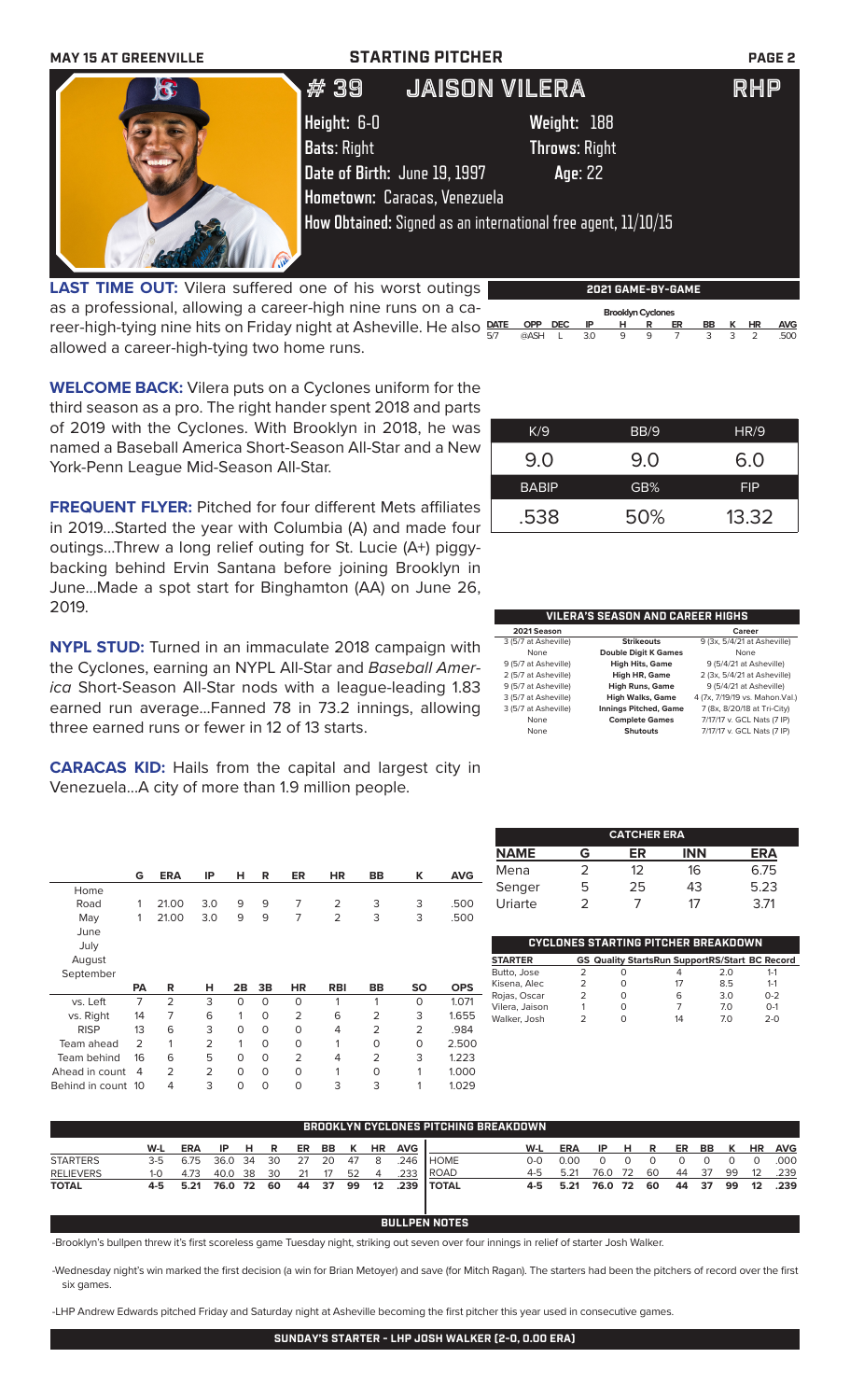| <b>MAY 15 AT GREENVILLE</b> |                    | <b>BATTING PAGES</b>                           | <b>PAGE 3</b>                                        |  |  |  |  |
|-----------------------------|--------------------|------------------------------------------------|------------------------------------------------------|--|--|--|--|
| $#$ 22 BRETT BATY - INF     |                    |                                                | .370. 0 HR. 8 RBI. .480 w0BA. wRC+ 201               |  |  |  |  |
| <b>Last Game:</b> 0-3. BB   | Home:              | Last HR:                                       | <b>Season High, Hits: 2 (4x, 5/11 at Greenville)</b> |  |  |  |  |
| $RISP: 6-10$                | <b>Road: 10-28</b> | <b>Multi-Hit Games: 4 (5/11 at Greenville)</b> | <b>Season High, Runs: 1(5/11 at Greenville)</b>      |  |  |  |  |

**Streak: vs. GVL:** 4-14 **Multi-RBI Games:** 3 (5/11 at Greenville) **Season High, RBI:** 3 (5/4 at Asheville)

**Season High, SB:** 1 (5/12 at Greenville)

• Enters his third year in the Mets organization...Rated as the No. 4 prospect in the Mets system and the No. 94 prospect in baseball according to *MLB Pipeline* • Earned a non-roster invitation to Spring Training in 2021, collecting a double and a single in 10 games and 10 at-bats

• Joined the Alternate Training Site in Brooklyn in 2020

| $\frac{1}{2}$ . The state matrix of $\frac{1}{2}$ and $\frac{1}{2}$ . The state $\frac{1}{2}$ |                                                                                                                                                                      |
|-----------------------------------------------------------------------------------------------|----------------------------------------------------------------------------------------------------------------------------------------------------------------------|
|                                                                                               | • Spent the majority of his first pro season with Kingsport (R) before a promotion to Brooklyn to finish the 2019 season, winning the league title with the Cyclones |
| • Committed to the University of Texas before signing with the Mets                           |                                                                                                                                                                      |
| $\mu$ o Autobie bublantio of                                                                  | 848 4118 4 BBL 884 -- 884 -- 88-488 -                                                                                                                                |

| #8<br>ANTOINE DUPLANTIS - OF |                   |                                                | .242, 1 HR, 4 RBI, .331 wOBA, wRC+ 108           |
|------------------------------|-------------------|------------------------------------------------|--------------------------------------------------|
| <b>Last Game: DNP</b>        | Home:             | <b>Last HR:</b> 5/6 at Asheville               | <b>Season High, Hits: 2 (5/12 at Greenville)</b> |
| $RISP: 3-8$                  | <b>Road: 8-33</b> | <b>Multi-Hit Games: 3 (5/13 at Greenville)</b> | <b>Season High, Runs:</b> 2 (5/8 at Asheville)   |
| <b>Streak:</b> 5 G (8-24)    | vs. GVL: 5-14     | <b>Multi-RBI Games: 1(5/12 at Greenville)</b>  | <b>Season High, RBI:</b> 2 (5/12 at Greenville)  |
|                              |                   |                                                | <b>Season High, SB:</b> 1(5/12 at Greenville)    |

• Enters his third year in the Mets organization...Spent his draft year with Brooklyn and scored the game-winning run against Lowell in the 2019 NYPL Championship

• Recorded eight outfield assists in 47 games to lead Brooklyn<br>• Recorded eight outfield assists in 47 games to lead Brooklyn • Finished his LSU career with 359 hits, most in school history and second-most in SEC history behind Cyclones outfielder Jake Mangum (383 hits)...Never finished

a season at LSU hitting lower than .316 • Drafted in the 19th round by Cleveland in 2018 but did not sign...Brother, Armond, holds the world record in the pole vault with a height of 6.18 meters.

| $#$ 20 JOE GENORD - INF                |                   |                                              | .310, 3 HR, 6 RBI, .424 wOBA, wRC+ 166         |
|----------------------------------------|-------------------|----------------------------------------------|------------------------------------------------|
| <b>Last Game: 1-3. HR. RBI. R. BB.</b> | Home:             | <b>Last HR:</b> 5/14 at Greenville           | <b>Season High, Hits: 3 (5/8 at Asheville)</b> |
| $RISP: 0-8$                            | <b>Road: 9-29</b> | <b>Multi-Hit Games: 2 (5/8 at Asheville)</b> | <b>Season High, Runs: 3 (5/8 at Asheville)</b> |
| <b>Streak:</b> 1 G (1-3)               | vs. GVL: 2-11     | <b>Multi-RBI Games: 1(5/8 at Asheville)</b>  | <b>Season High, RBI:</b> 3 (5/8 at Asheville)  |
|                                        |                   |                                              | Season High, SB:                               |

• Enters his third year in the Mets organization...Named to the NYPL All-Star team and won a league title with Brooklyn in 2019

• Led the Cyclones with nine home runs and 44 RBIs...Earned Player of the Week honors with the Cyclones during the week of July 7.

• Two-time All-AAC honoree who led USF in home runs in each of his three seasons

• Also drafted by the Los Angeles Dodgers in the 19th round of the 2015 draft.

| l # 35   ADRIAN HERNANDEZ - OF<br>.222, 0 HR, 0 RBI, .257 w0BA, wRC+ 63                                                      |                                                  |                                                                |                                                                                                              |  |  |  |  |
|------------------------------------------------------------------------------------------------------------------------------|--------------------------------------------------|----------------------------------------------------------------|--------------------------------------------------------------------------------------------------------------|--|--|--|--|
| Last Game: $0-3$<br>$RISP: 1-6$<br>Streak:                                                                                   | Home:<br><b>Road: 2-9</b><br><b>vs. GVL: 2-9</b> | Last HR:<br><b>Multi-Hit Games:</b><br><b>Multi-RBI Games:</b> | Season High, Hits: 1 (2x, 5/12 at Greenville)<br>Season High, Runs:<br>Season High, RBI:<br>Season High, SB: |  |  |  |  |
| • Enters his fifth year in the Mets organizationreceived 5/8 from extended spring training after the injury to OF Scott Ota. |                                                  |                                                                |                                                                                                              |  |  |  |  |

• Ranked the No. 30 Prospect in the NYM system by *MLB Pipeline...*Limited to four games with the GCL Mets in 2019 due to hamstring injuries. • Hit .261 with five homers and 34 RBIs in 63 games in the Dominican Summer League in 2018.

• Signed for \$1.5 million by the Mets in 2017

| <b>JAKE MANGUM - OF</b><br># 15<br>Last Game: 1-4                                                                                                                                                                                                                                                            | Home:                                                                                                                                                        | Last HR: 5/13 at Greenville                                                                                                                                                                                                                                                                       | .150, 1 HR, 2 RBI, .222 wOBA, wRC+ 41<br>Season High, Hits: 1 (3x, 5/14 at Greenville)                                                                                                          |
|--------------------------------------------------------------------------------------------------------------------------------------------------------------------------------------------------------------------------------------------------------------------------------------------------------------|--------------------------------------------------------------------------------------------------------------------------------------------------------------|---------------------------------------------------------------------------------------------------------------------------------------------------------------------------------------------------------------------------------------------------------------------------------------------------|-------------------------------------------------------------------------------------------------------------------------------------------------------------------------------------------------|
| $RISP: 0-4$<br><b>Streak:</b> 2 G (2-8)                                                                                                                                                                                                                                                                      | <b>Road: 3-20</b><br>vs. GVL: 2-12                                                                                                                           | <b>Multi-Hit Games:</b><br>Multi-RBI Games: 1 (5/13 at Greenville)                                                                                                                                                                                                                                | Season High, Runs: 1 (5/13 at Greenville)<br>Season High, RBI: 2 (5/13 at Greenville)<br>Season High, SB:                                                                                       |
|                                                                                                                                                                                                                                                                                                              | • Previously drafted by the Mets (32nd, 2018) and the Yankees (30th, 2017)<br>• Father, John, played nine seasons as a defensive back with the Chicago Bears | • Enters his third year in the Mets organizationLed the Brooklyn Cyclones with 17 stolen bases and 10 HBP in 2019, winning a league title<br>• SEC and Mississippi State hits king, finishing his career with 383 hits and the 4th-most in NCAA historyWon SEC Freshman of the Year award in 2016 |                                                                                                                                                                                                 |
| <b>RONNY MAURICIO - INF</b><br># 2                                                                                                                                                                                                                                                                           |                                                                                                                                                              |                                                                                                                                                                                                                                                                                                   | .303, 3 HR, 8 RBI, .448 w0BA, wRC+ 181                                                                                                                                                          |
| Last Game: 1-4<br><b>RISP: 2-7</b><br><b>Streak: 7 G (10-33)</b>                                                                                                                                                                                                                                             | Home:<br><b>Road: 10-33</b><br>vs. GVL: 3-14                                                                                                                 | <b>Last HR:</b> 5/11 at Greenville<br>Multi-Hit Games: 2 (5/7 at Asheville)<br>Multi-RBI Games: 2 (5/11 at Greenville)                                                                                                                                                                            | Season High, Hits: 3 (5/7 at Asheville)<br>Season High, Runs: 2 (2x 5/7 at Asheville)<br>Seaon High, RBI: 4 (5/7 at Asheville)<br>Season High, SB:                                              |
| Dominican Winter League                                                                                                                                                                                                                                                                                      | • Named a South Atlantic League mid-season All-Star with Columbia (A) in 2019                                                                                | • Non-roster invitee to Spring Training for the third consecutive seasonSpent 2020 at the Mets Alternate Site and had one at-bat with the Tigres del Licey in the                                                                                                                                 |                                                                                                                                                                                                 |
|                                                                                                                                                                                                                                                                                                              |                                                                                                                                                              | • Won the 2018 GCL Mets Sterling Award, given to the team's most valuable playerSigned with the Mets as a 16-year-old.                                                                                                                                                                            |                                                                                                                                                                                                 |
| <b>JOSE MENA - C</b>                                                                                                                                                                                                                                                                                         | Home:<br><b>Road: 2-8</b><br>vs. GVL: 1-4                                                                                                                    | Last HR:<br><b>Multi-Hit Games:</b><br><b>Multi-RBI Games:</b>                                                                                                                                                                                                                                    | .250, 0 HR, 1 RBI, .328 w0BA, wRC+ 107<br>Season High, Hits: 1 (2x, 5/14 at Greenville)<br>Season High, Runs: 1 (5/7 at Asheville)<br>Season High, RBI: 1(5/7 at Asheville)<br>Season High, SB: |
| • Enters his fifth year in the Mets organizationRated as the No. 2 prospect in the Mets system and the No. 58 prospect in baseball according to MLB Pipeline<br># 16<br>Last Game: 1-4<br><b>RISP: 0-1</b><br><b>Streak:</b> 2 G (2-8)<br>• Enters his sixth year in the Mets organization<br>RBIs, and runs |                                                                                                                                                              | • Won a 2019 NYPL Championship with Brooklyn, posting his best offensive season as a professional, posting career highs in batting average, hits, home runs,<br>• Has caught 81% of would-be base stealers (51 of 81) in his previous four seasons in the system.                                 |                                                                                                                                                                                                 |
| <b>GERSON MOLINA - OF</b><br># 12                                                                                                                                                                                                                                                                            |                                                                                                                                                              |                                                                                                                                                                                                                                                                                                   | .059, O HR, O RBI, .155 wOBA, wRC+ -1                                                                                                                                                           |

| $\#$ 19 $\pi$ LUKE RITTER - INF $\pi$                             |                                             |                                                                                                                                   | .300. 2 HR. 4 RBI. .402 w0BA. wRC+ 152                                                                                                                                                               |
|-------------------------------------------------------------------|---------------------------------------------|-----------------------------------------------------------------------------------------------------------------------------------|------------------------------------------------------------------------------------------------------------------------------------------------------------------------------------------------------|
| <b>Last Game: DNP</b><br>$RISP: 1-9$<br><b>Streak:</b> 4 G (7-17) | Home:<br><b>Road: 9-30</b><br>vs. GVL: 5-12 | <b>Last HR:</b> 5/8 at Asheville<br><b>Multi-Hit Games: 2 (5/11 at Greenville)</b><br><b>Multi-RBI Games: 1(5/8 at Asheville)</b> | <b>Season High, Hits: 3 (5/11 at Greenville)</b><br><b>Season High, Runs: 2 (5/8 at Asheville)</b><br><b>Season High, RBI:</b> 2 (5/8 at Asheville)<br><b>Season High, SB: 1(5/12 at Greenville)</b> |

• Enters his third year in the Mets organization...Won a New York-Penn League title with Brooklyn in 2019

• Led Brooklyn in 2019 in games played (68), runs (39), doubles (15), and walks (33)

• Two-time First Team All-AAC honoree

• Also drafted by the Minnesota Twins in the 37th round of the 2018 MLB Draft Played linebacker at Rockhurst High School and set the school record with 184 tackles.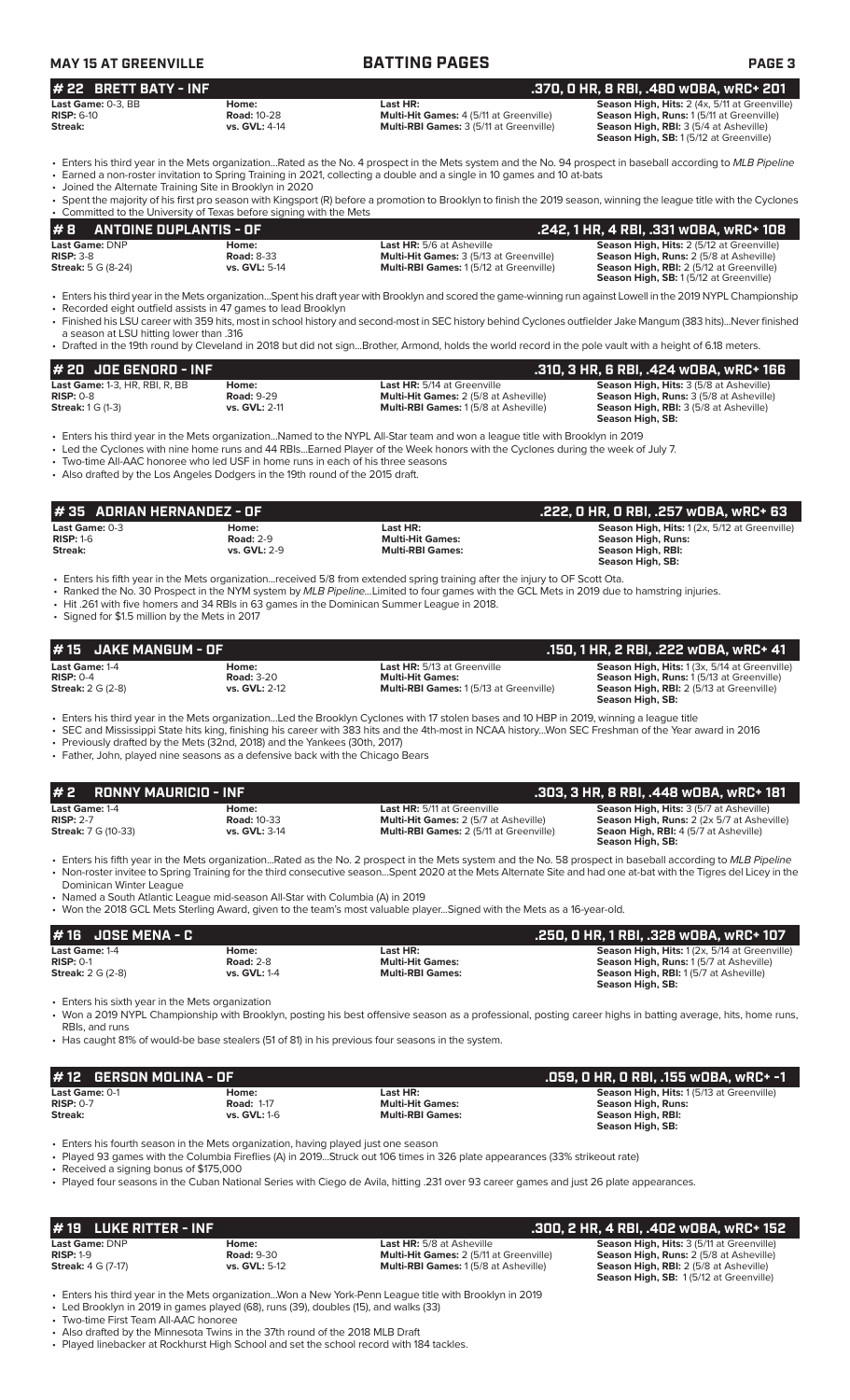| MAY 15 AT GREENVILE      |                   | <b>BATTING PAGES</b>                         | <b>PAGE 4</b>                                      |
|--------------------------|-------------------|----------------------------------------------|----------------------------------------------------|
| $#$ 24 HAYDEN SENGER - C |                   |                                              | .269. 1 HR. 1 RBI. .379 wOBA. wRC+ 138             |
| Last Game: DNP           | Home:             | <b>Last HR:</b> $1(5/4$ at Asheville)        | <b>Season High, Hits: 2 (2x, 5/6 as Asheville)</b> |
| $RISP: 2-9$              | <b>Road: 7-26</b> | <b>Multi-Hit Games:</b> 2 (5/6 at Asheville) | <b>Season High, Runs: 3 (5/8 at Asheville)</b>     |
| Streak:                  | vs. GVL: 2-13     | <b>Multi-RBI Games:</b>                      | <b>Season High, RBI:</b> 1(5/4 at Asheville)       |

**Season High, SB:** 

• Enters his fourth year in the Mets system...Non-roster invitee to 2021 Spring Training

• Spent 2019 with Columbia, catching 33 of 87 (38%) of runners attempting to steal a base in his first full pro season and getting hit by pitch 19 times in 90 games. • Made pro debut with Kingsport (R) in 2018, playing 10 games before finishing the season with 22 games for the Brooklyn Cyclones

• First-Team All-MAC at Miami in 2018

• All-time hits leader at Lakota East High School, also playing football as a middle linebacker.

| $# 4$ BLAKE TIBERI - INF/OF |                     |                                              | .143, 0 HR, 1 RBI, .214 w0BA, wRC+ 36          |
|-----------------------------|---------------------|----------------------------------------------|------------------------------------------------|
| <b>Last Game:</b> 0-3. BB   | Home:               | Last HR:                                     | <b>Season High, Hits: 2 (5/8 at Asheville)</b> |
| <b>RISP: 1-10</b>           | <b>Road: 4-28</b>   | <b>Multi-Hit Games: 1 (5/8 at Asheville)</b> | Season High, Runs: 1(2x, 5/12 at Greenville)   |
| Streak:                     | <b>vs. GVL: 1-9</b> | <b>Multi-RBI Games:</b>                      | <b>Season High, RBI:</b> 1(5/8 at Asheville)   |
|                             |                     |                                              | Season High, SB:                               |

• Enters his sixth year in the Mets organization...Returns to Brooklyn for the first time since his pro debut year in 2016 • Spent parts of two seasons with Columbia and St. Lucie...Underwent Tommy John surgery on his elbow on May 3, 2017, missing the remainder of the season after just five games

• Has played second base, third base, left field and right field across more than 295 games

• 2016 Third Team All-ACC in final year in college.

• Caught 16 of 44 (36%) would-be base stealers in 2019.

| $\#$ 17 JUAN URIARTE - C |                     |                         | . .125, O HR, O RBI, .206 wOBA, wRC+ 31'        |
|--------------------------|---------------------|-------------------------|-------------------------------------------------|
| Last Game: DNP           | Home:               | Last HR:                | <b>Season High, Hits: 1(5/12 at Greenville)</b> |
| $RISP: 0-3$              | <b>Road: 1-8</b>    | <b>Multi-Hit Games:</b> | <b>Season High, Runs: 1(5/12 at Greenville)</b> |
| <b>Streak: 1 G (1-4)</b> | <b>vs. GVL: 1-4</b> | <b>Multi-RBI Games:</b> | Season High, RBI:                               |
|                          |                     |                         | Season High, SB:                                |

• Enters his eighth year in the Mets organization...Spent 2019 with Columbia (A) and the GCL Mets (R)

• Injured in his first at-bat with Brooklyn in 2018 on Opening Day at Staten Island, missing the entire season

• Finished 10th in batting average in the Appalachian League with Kingsport in 2017, hitting .305

| $\sharp$ 10 $\;$ ANTHONY WALTERS - INF       |                                             |                                                                | .000. 0 HR. 0 RBI. .276 w0BA. wRC+ 75                                                           |
|----------------------------------------------|---------------------------------------------|----------------------------------------------------------------|-------------------------------------------------------------------------------------------------|
| Last Game: 0-3. BB<br>$RISP: 0-3$<br>Streak: | Home:<br><b>Road: 0-5</b><br>vs. $GVL: 0-5$ | Last HR:<br><b>Multi-Hit Games:</b><br><b>Multi-RBI Games:</b> | <b>Season High, Hits:</b><br><b>Season High, Runs:</b><br>Season High, RBI:<br>Season High, SB: |
|                                              |                                             | .                                                              |                                                                                                 |

• Enters his second year and first season in the Mets organization...Selected as one of six by the Mets in the 2020 MLB Draft • Drafted with teammate Casey Schmitt (SFG) in the top 100 picks of the MLB Draft, setting a mark for the first time two Aztecs have been drafted top 100 since Taber Lee and current Cyclones pitching coach Royce Ring in 2002

• Hit .271 in just 16 games for the Aztecs in 2020...Transferred to SDSU from Mt. San Antonio College after the 2018 season

• Attended Cal and played one season with the Golden Bears in 2017

| # 21 MATT WINAKER - OF |                   |                                                | .292. O HR. 2 RBI. .406 wOBA. wRC+ 155               |
|------------------------|-------------------|------------------------------------------------|------------------------------------------------------|
| Last Game: 0-4         | Home:             | Last HR:                                       | <b>Season High, Hits: 2 (2x, 5/12 at Greenville)</b> |
| $RISP: 2-7$            | <b>Road: 7-24</b> | <b>Multi-Hit Games: 2 (5/12 at Greenville)</b> | <b>Season High, Runs:</b> 3 (2x, 5/8 at Asheville)   |
| Streak:                | vs. $GVL: 2-8$    | <b>Multi-RBI Games:</b>                        | <b>Season High, RBI:</b> 1(2x, 5/8 at Asheville)     |
|                        |                   |                                                | Season High, SB:                                     |

• Enters his fifth year in the Mets organization...Spent 2019 with Advanced-A St. Lucie

• Returns to Brooklyn for the first time since his draft season in 2017

• All-Pac 12 selection as a sophomore and junior at Stanford ahead of the draft...Played first base and in the outfield with the Cardinal

• Went 50-for-50 on field goals and extra points as a member of the San Ramon Valley High School football team in 2014

|                                                  | <b>Home Run Chart</b>          |                 |             |              |                 |      |        |                 |           |              |                 |
|--------------------------------------------------|--------------------------------|-----------------|-------------|--------------|-----------------|------|--------|-----------------|-----------|--------------|-----------------|
|                                                  |                                |                 |             |              |                 |      |        |                 |           |              |                 |
| Date                                             | Player                         | <b>Opponent</b> | Exit Velo   | Launch Angle | <b>Distance</b> | Date | Player | <b>Opponent</b> | Exit Velo | Launch Angle | <b>Distance</b> |
| 5/4                                              | Hayden Senger                  | at Asheville    | $104.7$ mph | 21.3         | 389 ft.         |      |        |                 |           |              |                 |
| 5/5                                              | Luke Ritter                    | at Asheville    | $107.9$ mph | 8            | 326 ft.         |      |        |                 |           |              |                 |
| $\begin{array}{r} 5/6 \\ 5/7 \\ 5/8 \end{array}$ | Antoine Duplantis at Asheville |                 | $93.7$ mph  | 30.83        | 347 ft.         |      |        |                 |           |              |                 |
|                                                  | Ronny Mauricio                 | at Asheville    | DID         | <b>NOT</b>   | <b>REGISTER</b> |      |        |                 |           |              |                 |
|                                                  | Luke Ritter                    | at Asheville    | $98.3$ mph  | 27.6         | 383 ft.         |      |        |                 |           |              |                 |
|                                                  | Ronny Mauricio                 | at Asheville    | 99.2 mph    | 29.6         | 411 ft.         |      |        |                 |           |              |                 |
|                                                  | Cody Bohanek                   | at Asheville    | $102.5$ mph | 24.9         | 405 ft.         |      |        |                 |           |              |                 |
|                                                  | Joe Genord                     | at Asheville    | $101.6$ mph | 38.2         | 384 ft.         |      |        |                 |           |              |                 |
| 5/11                                             | Joe Genord                     | at Greenville   | $106.1$ mph | 19.9         | 412 ft.         |      |        |                 |           |              |                 |
|                                                  | Ronny Mauricio                 | at Greenville   | $103.9$ mph | 26.3         | 398 ft.         |      |        |                 |           |              |                 |
| 5/13                                             | Jake Mangum                    | at Greenville   |             |              |                 |      |        |                 |           |              |                 |
| 5/14                                             | Joe Genord                     | at Greenville   |             |              |                 |      |        |                 |           |              |                 |
|                                                  |                                |                 |             |              |                 |      |        |                 |           |              |                 |
|                                                  |                                |                 |             |              |                 |      |        |                 |           |              |                 |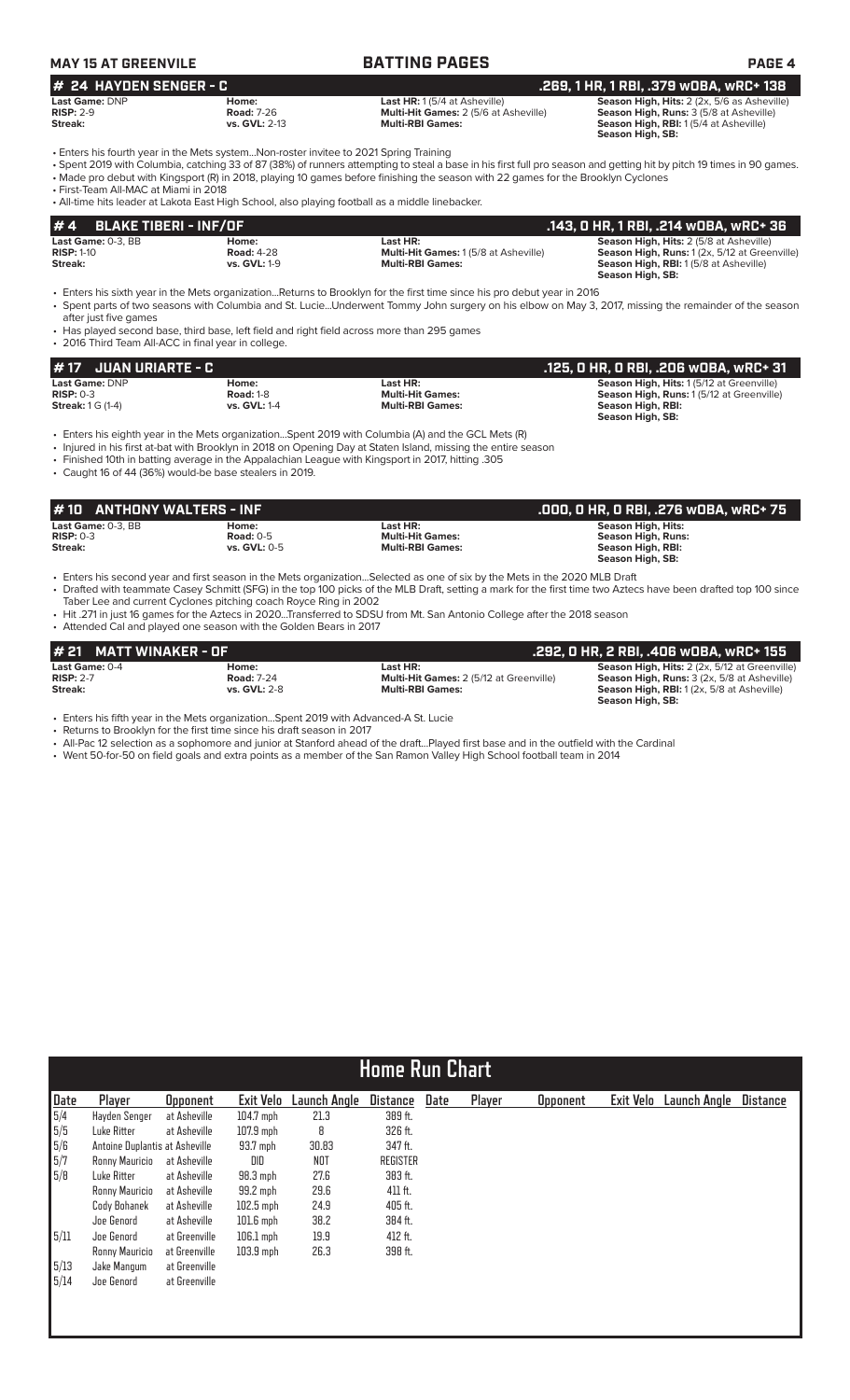# **MAY 15 AT GREENVILLE BULLPEN PAGE PAGE 5**

| #18                                              | <b>ANDREW EDWARDS - LHP</b>                                                                                                                                       |                                                                                                    | 12.70 K/9, 1.59 ERA, 0 SV  |             |                             | <b>LAST FIVE APPEARANCES</b> |                                  |                  |                     |                    |                           |                |                           |
|--------------------------------------------------|-------------------------------------------------------------------------------------------------------------------------------------------------------------------|----------------------------------------------------------------------------------------------------|----------------------------|-------------|-----------------------------|------------------------------|----------------------------------|------------------|---------------------|--------------------|---------------------------|----------------|---------------------------|
| Last App: 5/14 at GVL Last Loss:<br>Leadoff: 0-4 | Inherited Runners/Stranded: 3/3                                                                                                                                   | SV/OP (Last):                                                                                      | Holds:                     |             |                             |                              | <b>ANDREW EDWARDS</b>            |                  |                     |                    |                           |                |                           |
|                                                  | . Enters his third year in the Mets organizationStruck out the final batter in Game 3 of the 2019                                                                 |                                                                                                    |                            | DATE<br>5/5 | OPP<br>@ASH                 | DEC                          | IP<br>1.0                        | H<br>2           | R<br>1              | ER<br>$\mathbf{1}$ | BB<br>1                   | К<br>2         | <b>HR</b><br>$\circ$      |
|                                                  | NYPL Championship Series to win Brooklyn's first outright minor league baseball title in team his-                                                                |                                                                                                    |                            | 5/7         | @ASH                        |                              | 1.1                              | 0                | 0                   | $\circ$            | $\circ$                   | 2              | $\circ$                   |
| tory                                             |                                                                                                                                                                   |                                                                                                    |                            | 5/8         | @ASH                        |                              | 1.0                              | 0                | 0                   | $\circ$            | $\mathbf{1}$              | $\mathbf{1}$   | $\circ$                   |
|                                                  | • Spent the entire 2019 season with the Cyclones, collecting three saves                                                                                          |                                                                                                    |                            | 5/14        | @GVL                        |                              | 2.1                              | 1                | $\circ$             | $\circ$            | $\mathbf{1}$              | 3              | $\circ$                   |
|                                                  | • Went to New Mexico State for two seasons after pitching a pair of campaigns for Central Arizona.                                                                |                                                                                                    |                            |             |                             |                              |                                  |                  |                     |                    |                           |                |                           |
| # 27                                             | DAN GOGGIN - RHP                                                                                                                                                  |                                                                                                    | 18.00 K/9, 0.00 ERA, 0 SV  | DATE        | OPP                         | <b>DEC</b>                   | <b>DAN GOGGIN</b><br>IP          | H                | R                   | ER                 | BB                        | К              | <b>HR</b>                 |
| Last App: 5/11 at GVL Last Loss:                 |                                                                                                                                                                   | SV/OP (Last):                                                                                      | Holds:                     | $5/5*$      | JUP*                        |                              | 2.0                              | 0                | $\mathbf 0$         | $\circ$            | 0                         | 2              | 0                         |
| Leadoff: 0-2                                     | <b>Inherited Runners/Stranded:</b>                                                                                                                                |                                                                                                    |                            | 5/11        | @GVL                        |                              | 2.0                              | $\circ$          | $\circ$             | $\circ$            | $\circ$                   | $\overline{4}$ | $\circ$                   |
|                                                  | • Received from St. Lucie roster on 5/8Had made one relief appearance.                                                                                            |                                                                                                    |                            |             |                             |                              |                                  |                  |                     |                    |                           |                |                           |
|                                                  | • Enters his third year in the Mets organizationWon 2019 New York-Penn League with Brooklyn.                                                                      |                                                                                                    |                            |             | *Pitched with St. Lucie (A) |                              |                                  |                  |                     |                    |                           |                |                           |
|                                                  | • Spent the entire 2019 season with the Cyclones, collecting two saves                                                                                            |                                                                                                    |                            |             |                             |                              | <b>JOSH HEJKA</b>                |                  |                     |                    |                           |                |                           |
|                                                  | • Drafted in the 17th round of 2019 draft out of James Madison University                                                                                         |                                                                                                    |                            |             | DATE OPP                    | <b>DEC</b>                   | IP                               | H                | R                   | ER                 | BB                        | К              | HR                        |
|                                                  |                                                                                                                                                                   |                                                                                                    |                            | 5/5         | @ASH                        |                              | 2.1                              | $\mathbf{1}$     | $\mathbf{1}$        | $\mathbf{1}$       | 1                         | 3              | $\circ$                   |
| #13                                              | <b>JOSH HEJKA - RHP</b>                                                                                                                                           |                                                                                                    | 5.79 K/9, 11.57 ERA, 0 SV  | 5/8<br>5/13 | @ASH<br>@GVL                |                              | 1.1<br>1.0                       | 5<br>4           | $\overline{7}$<br>2 | 3<br>2             | $\overline{2}$<br>$\circ$ | 0<br>$\circ$   | $\circ$<br>$\circ$        |
| Last App: 5/13 at GVL Last Loss:                 |                                                                                                                                                                   | SV/OP (Last):                                                                                      | Holds:                     |             |                             |                              |                                  |                  |                     |                    |                           |                |                           |
| Leadoff: 1-2                                     | Inherited Runners/Stranded: 2/0                                                                                                                                   |                                                                                                    |                            |             |                             |                              |                                  |                  |                     |                    |                           |                |                           |
|                                                  | . Enters his third year in the Mets organizationWon a 2019 NYPL title with Brooklyn, splitting time                                                               |                                                                                                    |                            |             |                             |                              | <b>NICK MACDONALD</b>            |                  |                     |                    |                           |                |                           |
| with the Cyclones and Kingsport Mets             |                                                                                                                                                                   |                                                                                                    |                            |             | DATE OPP                    | <b>DEC</b>                   | IP                               | Н                | R                   | ER                 | BB                        | Κ              | <b>HR</b>                 |
|                                                  | · Signed as a minor league free agent in mid-summer after pitching in six games with the Westside                                                                 |                                                                                                    |                            | 5/6<br>5/11 | @ASH<br>@GVL                |                              | 2.0<br>2.0                       | 5<br>$\circ$     | 3<br>0              | 2<br>$\circ$       | 0<br>$\circ$              | 2<br>3         | $\circ$<br>$\circ$        |
|                                                  | Wolly Mammoths in the United Shore Baseball League<br>. Pitched all four years at Johns Hopkins, switching to submarine later in his career.                      |                                                                                                    |                            | 5/14        | @GVL                        |                              | 1.1                              | 3                | 3                   | 3                  | $\mathbf{1}$              | $\mathbf{1}$   | $\overline{1}$            |
|                                                  |                                                                                                                                                                   |                                                                                                    |                            |             |                             |                              |                                  |                  |                     |                    |                           |                |                           |
| #11                                              | NICK MACDONALD - RHP                                                                                                                                              |                                                                                                    | 10.12 K/9, 8.44 ERA, 0 SV  |             |                             |                              |                                  |                  |                     |                    |                           |                |                           |
| Last App: 5/14 at GVL Last Loss:                 |                                                                                                                                                                   | SV/OP (Last):                                                                                      | Holds:                     |             |                             |                              | <b>BRIAN METOYER</b>             |                  |                     |                    |                           |                |                           |
| Leadoff: 1-5                                     | <b>Inherited Runners/Stranded: 2/0</b>                                                                                                                            |                                                                                                    |                            | 5/6         | DATE OPP<br>@ASH            | <b>DEC</b>                   | IP<br>2.2                        | Н<br>1           | R<br>-1             | ER<br>$\circ$      | BB<br>$\mathbf{1}$        | К<br>3         | <b>HR</b>                 |
|                                                  | • Enters his third year in the Mets organization                                                                                                                  |                                                                                                    |                            | 5/12        | @GVL                        | W                            | 2.0                              | -1               | $\mathbf{1}$        | 0                  | $\circ$                   | $\mathbf{1}$   |                           |
|                                                  | . Pitched across three levels in the system in 2019, including being a member of the 2019 New                                                                     |                                                                                                    |                            |             |                             |                              |                                  |                  |                     |                    |                           |                |                           |
|                                                  | York-Penn League championship team in Brooklyn                                                                                                                    |                                                                                                    |                            |             |                             |                              |                                  |                  |                     |                    |                           |                |                           |
|                                                  | • Drafted after his junior season at Florida International                                                                                                        |                                                                                                    |                            |             |                             |                              |                                  |                  |                     |                    |                           |                |                           |
| #5                                               | <b>BRIAN METOYER - RHP</b>                                                                                                                                        |                                                                                                    | 7.71 K/9, 0.00 ERA, 0 SV   |             | DATE OPP                    | <b>DEC</b>                   | <b>BRYCE MONTES DE OCA</b><br>IP | H                | R                   | ER                 | BB                        | K              |                           |
| Last App: 5/12 at GVL Last Loss:                 |                                                                                                                                                                   | SV/OP (Last):                                                                                      | Holds:                     | 5/5         | @ASH                        |                              | 1.0                              | $\circ$          | 0                   | $\circ$            | 1                         | 0              | <b>HR</b>                 |
| Leadoff: 2-2, BB                                 | <b>Inherited Runners/Stranded: 2/1</b>                                                                                                                            |                                                                                                    |                            | 5/8         | @ASH                        |                              | 1.0                              | $\circ$          | $\circ$             | $\circ$            | $\circ$                   | $\mathbf{1}$   |                           |
|                                                  | . Enters his fourth year in the Mets orgWon a New York Penn League title with Brooklyn in 2019                                                                    |                                                                                                    |                            | 5/12        | @GVL                        | Н                            | 1.0                              | $\circ$          | $\circ$             | $\circ$            | 2                         | $\mathbf{1}$   |                           |
|                                                  | • Struck out 40 batters over 28.2 innings with BrooklynSpent his first professional season with                                                                   |                                                                                                    |                            |             |                             |                              |                                  |                  |                     |                    |                           |                |                           |
| <b>GCL Mets and Kingsport Mets</b>               |                                                                                                                                                                   |                                                                                                    |                            |             |                             |                              |                                  | <b>ERIC ORZE</b> |                     |                    |                           |                |                           |
| drafted by a MLB team in school history          | • Joins Ronnie Robbins (30th, 1981 - Toronto) as the only two LSU-Alexandria Generals to be                                                                       |                                                                                                    |                            | 5/4         | DATE OPP                    | <b>DEC</b>                   | IP<br>2.0                        | H<br>2           | R<br>1              | ER<br>$\mathbf{1}$ | BB<br>O                   | K<br>3         | <b>HR</b><br>$\mathbf{1}$ |
|                                                  | • Native of Natchitoches (NACK-ah-tish), the oldest city in Louisiana (est. 1714).                                                                                |                                                                                                    |                            | 5/7         | @ASH<br>@ASH                |                              | 1.0                              | 1                | $\mathbf{1}$        | 1                  | $\overline{2}$            | $\mathbf{1}$   | $\circ$                   |
| #43                                              | <b>BRYCE MONTES DE OCA - RHP</b>                                                                                                                                  |                                                                                                    | 6.0 K/9, 0.00 ERA, 0 SV    | 5/13        | @GVL                        |                              | 1.1                              | 3                | $\overline{1}$      | $\overline{1}$     | $\circ$                   | 3              | $\circ$                   |
|                                                  |                                                                                                                                                                   |                                                                                                    |                            |             |                             |                              |                                  |                  |                     |                    |                           |                |                           |
| Last App: 5/12 at GVL Last Loss:<br>Leadoff: 0-2 | <b>Inherited Runners/Stranded:</b>                                                                                                                                | SV/OP (Last):                                                                                      | Holds: 1                   |             |                             |                              | <b>MICHEL OTANEZ</b>             |                  |                     |                    |                           |                |                           |
|                                                  | • Enters his fourth year in the Mets orgHas not pitched as a professional due to injuries                                                                         |                                                                                                    |                            |             | DATE OPP                    | <b>DEC</b>                   | IP                               | Н                | R                   | ER                 | BB                        | К              | HR                        |
|                                                  | • Underwent Tommy John surgery as a high school junior and missed 2016 after having ulnar                                                                         |                                                                                                    |                            | 5/6         | @ASH                        |                              | 1.0                              | 0                | 0                   | 0                  | 0                         | 3              | $\circ$                   |
| nerve transposition                              |                                                                                                                                                                   |                                                                                                    |                            | 5/8<br>5/13 | @ASH                        |                              | 0.2<br>1.0                       | 2<br>2           | 3<br>$\mathbf{1}$   | 3<br>$\mathbf{1}$  | $\mathbf{1}$<br>0         | 0<br>3         | $\mathbf{1}$              |
|                                                  | • Previously drafted by Washington in the 15th round of the 2017 MLB Draft and by the Chicago                                                                     |                                                                                                    |                            |             | @GVL                        |                              |                                  |                  |                     |                    |                           |                | $\circ$                   |
|                                                  | White Sox in the 14th round of the 2015 MLB Draft.                                                                                                                |                                                                                                    |                            |             |                             |                              |                                  |                  |                     |                    |                           |                |                           |
|                                                  |                                                                                                                                                                   |                                                                                                    |                            |             |                             |                              | <b>MITCH RAGAN</b>               |                  |                     |                    |                           |                |                           |
| #7<br><b>ERIC ORZE - RHP</b>                     |                                                                                                                                                                   |                                                                                                    | 14.54 K/9, 6.23 ERA, 0 SV  |             | DATE OPP                    | <b>DEC</b>                   | IP                               | н                | R                   | ER                 | BB                        | К              | HR                        |
| Last App: 5/13 at GVL                            | <b>Last Loss:</b>                                                                                                                                                 | SV/OP (Last):                                                                                      | Holds:                     | 5/4<br>5/7  | @ASH<br>@ASH                |                              | 2.0<br>2.2                       | 3<br>1           | -1<br>3             | 1<br>0             | 1<br>$\overline{2}$       | 4<br>3         | $\mathbf{1}$<br>$\circ$   |
| Leadoff: 2-4                                     | <b>Inherited Runners/Stranded: 3/1</b>                                                                                                                            |                                                                                                    |                            | 5/12        | @GVL                        | SV                           | 2.0                              | 1                | $\circ$             | 0                  | $\circ$                   | 3              | $\circ$                   |
|                                                  | • Enters his second year and first full season in the Mets organization<br>. One of six draft picks by the Mets in the 2020 MLB Draftfinal selection for the club |                                                                                                    |                            |             |                             |                              |                                  |                  |                     |                    |                           |                |                           |
|                                                  | • Two-time cancer survivor, beating testicular cancer and stage-zero melanoma                                                                                     |                                                                                                    |                            |             |                             |                              | <b>ALLAN WINANS</b>              |                  |                     |                    |                           |                |                           |
|                                                  | • Struck out 29 batters over 19.2 innings with Univ. New Orleans in '20 as Saturday starter.                                                                      |                                                                                                    |                            |             | DATE OPP                    | <b>DEC</b>                   | IP                               |                  | H R ER BB           |                    |                           | K              | HR                        |
|                                                  |                                                                                                                                                                   |                                                                                                    |                            |             |                             |                              |                                  |                  |                     |                    |                           |                |                           |
| #26                                              | <b>MICHEL OTANEZ - RHP</b>                                                                                                                                        |                                                                                                    | 20.25 K/9, 13.50 ERA, 0 SV |             |                             |                              |                                  |                  |                     |                    |                           |                |                           |
| Last App: 5/13 at GVL Last Loss:                 |                                                                                                                                                                   | SV/OP (Last):                                                                                      | Holds:                     |             |                             |                              |                                  |                  |                     |                    |                           |                |                           |
| Leadoff: 0-2                                     | <b>Inherited Runners/Stranded: 3/0</b>                                                                                                                            |                                                                                                    |                            |             |                             |                              |                                  |                  |                     |                    |                           |                |                           |
|                                                  | • Enters his sixth year in the Mets orgNo. 26 prospect in the system according to MLB Pipeline<br>• Returns to Brooklyn for the second assignment in a row        |                                                                                                    |                            |             |                             |                              |                                  |                  |                     |                    |                           |                |                           |
|                                                  | . Pitched with the Cyclones and won an NYPL title in 2019 and also spent time with Kingsport .                                                                    |                                                                                                    |                            |             |                             |                              |                                  |                  |                     |                    |                           |                |                           |
|                                                  | Missed 2017 due to injuryStruck out 21 batters in 21.1 innings with the DSL Mets1 in 2016.                                                                        |                                                                                                    |                            |             |                             |                              |                                  |                  |                     |                    |                           |                |                           |
|                                                  |                                                                                                                                                                   |                                                                                                    |                            |             |                             |                              |                                  |                  |                     |                    |                           |                |                           |
| #48                                              | <b>MITCH RAGAN - RHP</b>                                                                                                                                          |                                                                                                    | 13.50 K/9, 1.35 ERA, 1 SV  |             |                             |                              |                                  |                  |                     |                    |                           |                |                           |
|                                                  |                                                                                                                                                                   | <b>SV/OP (Last):</b> 1/1 (5/12 at GVL)                                                             | Holds:                     |             |                             |                              |                                  |                  |                     |                    |                           |                |                           |
| Last App: 5/12 at GVL Last Loss:                 | <b>Inherited Runners/Stranded:</b>                                                                                                                                |                                                                                                    |                            |             |                             |                              |                                  |                  |                     |                    |                           |                |                           |
| Leadoff: 2-4, HBP                                |                                                                                                                                                                   | • Enters his third year in the Mets organizationWon a title with Brooklyn in 2019, earning the win |                            |             |                             |                              |                                  |                  |                     |                    |                           |                |                           |
|                                                  |                                                                                                                                                                   |                                                                                                    |                            |             |                             |                              |                                  |                  |                     |                    |                           |                |                           |
|                                                  | in the championship-clinching game against Lowell                                                                                                                 |                                                                                                    |                            |             |                             |                              |                                  |                  |                     |                    |                           |                |                           |
|                                                  | • Named a New York-Penn League All-Star with the Cyclones                                                                                                         |                                                                                                    |                            |             |                             |                              |                                  |                  |                     |                    |                           |                |                           |
| to a title                                       | • Named the 2019 Big East Pitcher of the Year with Creighton, sweeping the tournament en route                                                                    |                                                                                                    |                            |             |                             |                              |                                  |                  |                     |                    |                           |                |                           |

| # 29       ALLAN WINANS - RHP                                                           |                                    |               | 18.00 K/9. 0.00 ERA. 0 SV |  |  |  |  |
|-----------------------------------------------------------------------------------------|------------------------------------|---------------|---------------------------|--|--|--|--|
| Last App: 5/13 at GVL Last Loss:                                                        |                                    | SV/OP (Last): | Holds:                    |  |  |  |  |
| Leadoff: 0-1                                                                            | <b>Inherited Runners/Stranded:</b> |               |                           |  |  |  |  |
| • Enters his fourth year in the Mets organizationCalled up on 5/11 from extended spring |                                    |               |                           |  |  |  |  |
| • Made 30 appearances, saving 11 of 13 games for the Columbia Fireflies (A) in 2019     |                                    |               |                           |  |  |  |  |

• Mets 17th round draft selection in 2018 from Campbell University in Buies Creek, NC.

|               |                | <b>Number of Pitches Thrown</b> |      |      |      |      |      |  |
|---------------|----------------|---------------------------------|------|------|------|------|------|--|
| Pitcher       | Days Rest 5/11 |                                 | 5/12 | 5/13 | 5/14 | 5/15 | 5/16 |  |
| Edwards       | 0              |                                 |      |      | 33   |      |      |  |
| Goggin        | 3              | 36                              |      |      |      |      |      |  |
| Hejka         | 1              |                                 |      | 20   |      |      |      |  |
| MacDonald     | 0              | 31                              |      |      | 36   |      |      |  |
| Metoyer       | $\overline{2}$ |                                 | 25   |      |      |      |      |  |
| Montes de Oca | $\overline{2}$ | --                              | 21   |      | --   | --   |      |  |
| Orze          | 1              |                                 |      | 31   |      |      |      |  |
| Otanez        | 1              |                                 |      | 26   |      |      |      |  |
| Ragan         | $\overline{2}$ |                                 | 31   | --   | --   | --   |      |  |
| Winans        | 1              |                                 |      | 17   |      |      |      |  |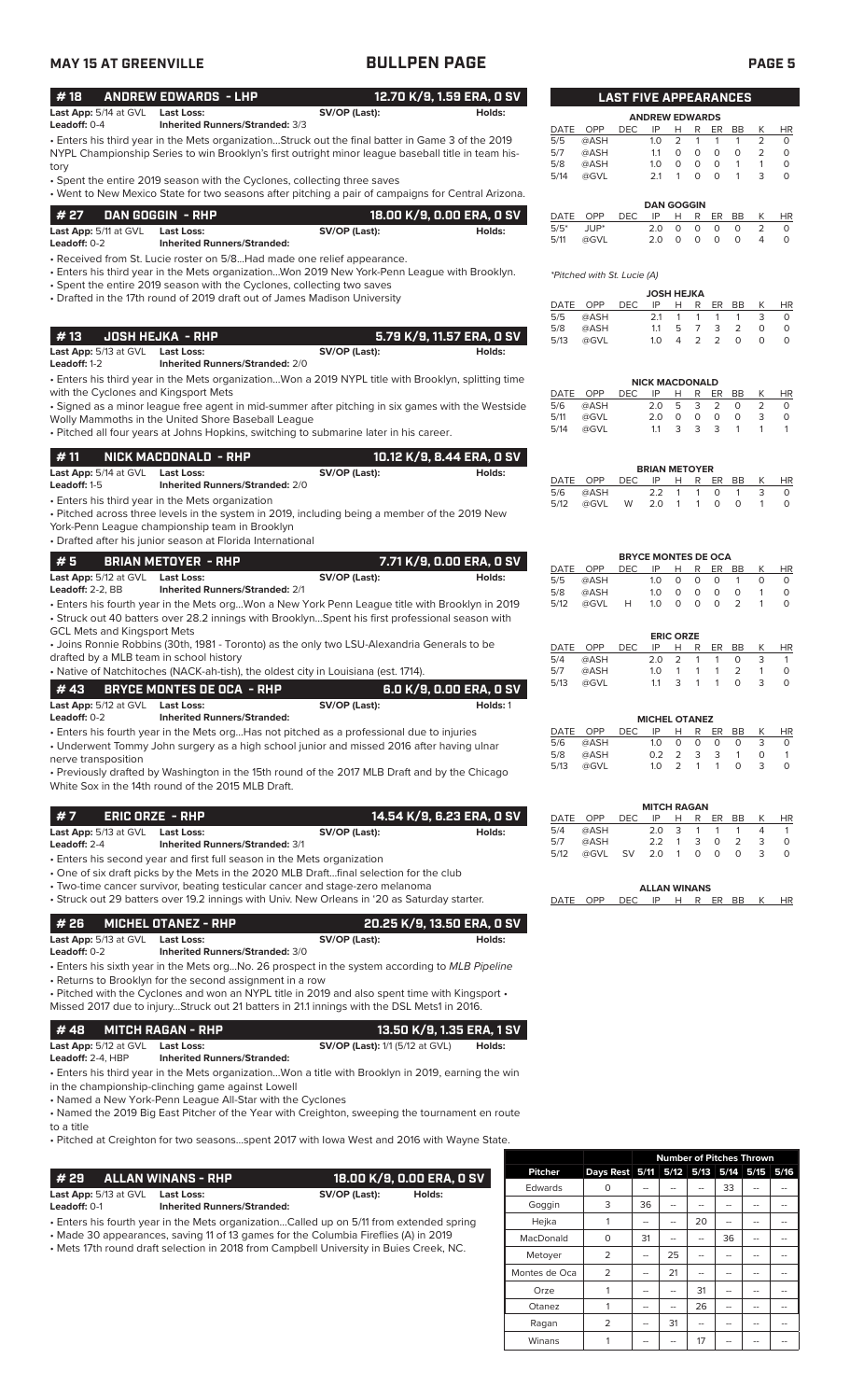# **MAY 15 AT GREENVILLE HIGH/LOW & CHARTS PAGE 6**

| INDIVIDUAL BATTING HIGHS                                                 |  |  |  |  |  |  |  |  |
|--------------------------------------------------------------------------|--|--|--|--|--|--|--|--|
|                                                                          |  |  |  |  |  |  |  |  |
| Most Runs, Game 3 (3x, last: Senger, Genord, Winaker 5/8 at Asheville)   |  |  |  |  |  |  |  |  |
|                                                                          |  |  |  |  |  |  |  |  |
|                                                                          |  |  |  |  |  |  |  |  |
|                                                                          |  |  |  |  |  |  |  |  |
|                                                                          |  |  |  |  |  |  |  |  |
| Most Home Runs, Game1 (12 players, last: Joe Genord, 5/14 at Greenville) |  |  |  |  |  |  |  |  |
| Home Runs, Consecutive Games Three games (Ronny Mauricio, 5/7-5/11)      |  |  |  |  |  |  |  |  |
|                                                                          |  |  |  |  |  |  |  |  |
|                                                                          |  |  |  |  |  |  |  |  |
|                                                                          |  |  |  |  |  |  |  |  |
|                                                                          |  |  |  |  |  |  |  |  |
|                                                                          |  |  |  |  |  |  |  |  |
|                                                                          |  |  |  |  |  |  |  |  |
|                                                                          |  |  |  |  |  |  |  |  |
|                                                                          |  |  |  |  |  |  |  |  |
|                                                                          |  |  |  |  |  |  |  |  |
| <b>TEAM BATTING HIGHS</b>                                                |  |  |  |  |  |  |  |  |
|                                                                          |  |  |  |  |  |  |  |  |
|                                                                          |  |  |  |  |  |  |  |  |
|                                                                          |  |  |  |  |  |  |  |  |
|                                                                          |  |  |  |  |  |  |  |  |
|                                                                          |  |  |  |  |  |  |  |  |
|                                                                          |  |  |  |  |  |  |  |  |
|                                                                          |  |  |  |  |  |  |  |  |
|                                                                          |  |  |  |  |  |  |  |  |
|                                                                          |  |  |  |  |  |  |  |  |
|                                                                          |  |  |  |  |  |  |  |  |
|                                                                          |  |  |  |  |  |  |  |  |
|                                                                          |  |  |  |  |  |  |  |  |
|                                                                          |  |  |  |  |  |  |  |  |
|                                                                          |  |  |  |  |  |  |  |  |
|                                                                          |  |  |  |  |  |  |  |  |
|                                                                          |  |  |  |  |  |  |  |  |
|                                                                          |  |  |  |  |  |  |  |  |
|                                                                          |  |  |  |  |  |  |  |  |
|                                                                          |  |  |  |  |  |  |  |  |
|                                                                          |  |  |  |  |  |  |  |  |
|                                                                          |  |  |  |  |  |  |  |  |

| Most Home Runs Allowed, Game 2 (3x, last: Oscar Rojas, 5/13 at Greenville)    |
|-------------------------------------------------------------------------------|
| Most Strikeouts, Game, Starter 8 (2x, last: Alec Kisena, 5/8 at Asheville)    |
| Most Strikeouts, Game, Reliever 4 (2x, last: Dan Goggin, 5/11 at Greenville)  |
|                                                                               |
|                                                                               |
|                                                                               |
| Most Innings Pitched, Game5 (3x, last: Josh Walker, 5/11 at Asheville)        |
| Most Innings Pitched, Reliever  2.2 (2x, last: Mitch Ragan, 5/7 at Asheville) |
| Most Consecutive Scoreless Inn., Starter5 (Josh Walker, 5/4 at Asheville)     |
| Most Consecutive Scoreless Inn., Reliever  6.2 (Mitch Ragan 5/4-present)      |
|                                                                               |

**INDIVIDUAL PITCHING HIGHS**

| <b>TEAM PITCHING HIGHS</b> |  |  |  |  |  |  |  |  |
|----------------------------|--|--|--|--|--|--|--|--|
|                            |  |  |  |  |  |  |  |  |
|                            |  |  |  |  |  |  |  |  |
|                            |  |  |  |  |  |  |  |  |
|                            |  |  |  |  |  |  |  |  |
|                            |  |  |  |  |  |  |  |  |
|                            |  |  |  |  |  |  |  |  |
|                            |  |  |  |  |  |  |  |  |
|                            |  |  |  |  |  |  |  |  |
|                            |  |  |  |  |  |  |  |  |
|                            |  |  |  |  |  |  |  |  |
|                            |  |  |  |  |  |  |  |  |
|                            |  |  |  |  |  |  |  |  |
|                            |  |  |  |  |  |  |  |  |
|                            |  |  |  |  |  |  |  |  |
|                            |  |  |  |  |  |  |  |  |
|                            |  |  |  |  |  |  |  |  |

|                      |                      |                           | EAM MISCELLANEOUS           |  |  |  |  |  |
|----------------------|----------------------|---------------------------|-----------------------------|--|--|--|--|--|
|                      |                      |                           |                             |  |  |  |  |  |
|                      |                      |                           |                             |  |  |  |  |  |
|                      |                      |                           |                             |  |  |  |  |  |
|                      |                      |                           |                             |  |  |  |  |  |
|                      |                      |                           |                             |  |  |  |  |  |
|                      |                      |                           |                             |  |  |  |  |  |
|                      |                      |                           |                             |  |  |  |  |  |
|                      |                      |                           |                             |  |  |  |  |  |
|                      |                      |                           |                             |  |  |  |  |  |
|                      |                      |                           |                             |  |  |  |  |  |
|                      | OUTFIELD ASSISTS (5) |                           | <b>RECORD BREAKDOWN</b>     |  |  |  |  |  |
| <b>NAME</b>          | <b>TOTAL</b>         | (LAST)                    |                             |  |  |  |  |  |
|                      |                      |                           |                             |  |  |  |  |  |
| Duplantis<br>Winaker | 4<br>1               | 5/13 at GVL<br>5/6 at ASH |                             |  |  |  |  |  |
|                      |                      |                           |                             |  |  |  |  |  |
|                      |                      |                           |                             |  |  |  |  |  |
|                      |                      |                           |                             |  |  |  |  |  |
|                      |                      |                           |                             |  |  |  |  |  |
|                      |                      |                           |                             |  |  |  |  |  |
|                      |                      |                           |                             |  |  |  |  |  |
|                      |                      |                           |                             |  |  |  |  |  |
|                      | UNIFORM RECORDS      |                           |                             |  |  |  |  |  |
|                      |                      |                           |                             |  |  |  |  |  |
| <b>Home White</b>    |                      | $0 - 0$                   |                             |  |  |  |  |  |
| <b>Road Gray</b>     |                      | $4 - 4$                   |                             |  |  |  |  |  |
|                      |                      |                           |                             |  |  |  |  |  |
|                      |                      |                           |                             |  |  |  |  |  |
|                      |                      |                           | Score 4 or More Runs 3-2    |  |  |  |  |  |
|                      |                      |                           |                             |  |  |  |  |  |
|                      |                      |                           |                             |  |  |  |  |  |
|                      |                      |                           | Do Not Allow a Home Run 2-1 |  |  |  |  |  |
|                      |                      |                           | Hit More Home Runs  2-1     |  |  |  |  |  |
|                      |                      |                           | Opponent Hits More HRs1-4   |  |  |  |  |  |
|                      |                      |                           |                             |  |  |  |  |  |
|                      |                      |                           |                             |  |  |  |  |  |
|                      |                      |                           |                             |  |  |  |  |  |
|                      |                      |                           |                             |  |  |  |  |  |
|                      |                      |                           |                             |  |  |  |  |  |
|                      |                      |                           |                             |  |  |  |  |  |
|                      |                      |                           |                             |  |  |  |  |  |
|                      |                      |                           | Opponent Scores First 1-3   |  |  |  |  |  |
|                      |                      |                           |                             |  |  |  |  |  |
|                      |                      |                           |                             |  |  |  |  |  |
|                      |                      |                           |                             |  |  |  |  |  |
|                      |                      |                           |                             |  |  |  |  |  |
|                      |                      |                           |                             |  |  |  |  |  |
|                      |                      |                           |                             |  |  |  |  |  |
|                      |                      |                           |                             |  |  |  |  |  |
|                      |                      |                           |                             |  |  |  |  |  |
|                      |                      |                           |                             |  |  |  |  |  |
|                      |                      |                           |                             |  |  |  |  |  |
|                      | <b>EJECTIONS</b>     |                           |                             |  |  |  |  |  |
| Name                 | Umpire               | Date                      |                             |  |  |  |  |  |

**Name Umpire** 

| ONS |      |  |
|-----|------|--|
|     | Date |  |
|     |      |  |
|     |      |  |
|     |      |  |
|     |      |  |
|     |      |  |
|     |      |  |

## **FIELDING**

Most Errors, Team, Game...............................................................................6 (5/7 at Asheville) Most Errors, Individual, Game............................. 2 (Baty, Mauricio, Tiberi, 5/7 at Asheville) Most Double Plays Turned, Nine-Inning Game......................1 (5x, last: 5/14 at Greenville) Consecutive Errorless Games, Team.................................................... 1 Game (5/14-present)

### **STARTERS BY POSITION**

**C-** Senger (5), Uriarte (2), Mena (2)

- **1B-** Genord (6), Winaker (2), Bohanek (1)
- **2B-** Ritter (6), Walters (2), Tiberi (1)
- **3B-** Baty (6), Tiberi (3)
- **SS-** Mauricio (6), Bohanek (2), Walters (1)
- **LF-** Duplantis (6), Tiberi (2), Winaker (1)
- **CF-** Mangum (4), Ota (2), Molina (2), Duplantis (1)

**RF-** Winaker (4), Molina (2), Hernandez (2), Ota (1)

**DH-** Baty (2), Mauricio (1), Bohanek (1), Tiberi (1), Mangum (1), Hernandez (1), Senger (1) Genord (1)

### **STARTERS BY BATTING ORDER**

**1st -** Duplantis (7), Mangum (2)

**2nd -** Bohanek (4), Winaker (4), Mangum (1)

**3rd -** Mauricio (7), Baty (2)

**4th-** Baty (6), Ritter (3)

**5th-** Ritter (3), Senger (3), Ota (2), Genord (1)

**6th-** Winaker (2), Genord (2), Senger (2), Ota (1), Tiberi (1), Hernandez (1)

**7th-** Genord (4), Tiberi (3), Winaker (1), Mena (1)

**8th-** Tiberi (3), Hernandez (2), Senger (1), Uriarte (1), Mena (1), Walters (1)

**9th-** Molina (4), Mangum (2), Walters (2), Uriarte (1)

|         | <b>CATCHERS STEALING</b> |     |     |      | <b>MULTI-RUN INNINGS</b> |                  |
|---------|--------------------------|-----|-----|------|--------------------------|------------------|
| Name    | СS                       | АТТ | PCT | Runs | Times                    | Last             |
| Mena    |                          | O   | 0%  |      |                          | 9th, 5/8 at ASH  |
| Senger  |                          |     | 0%  |      | 12                       | 8th, 5/13 at GVL |
| Uriarte |                          | 5   | 20% |      |                          |                  |
| Team    |                          |     | 14% |      |                          |                  |

|                  |    | 2 | з | 4  | 5 | 6 | 7 | 8  | 9 | 10+ | <b>TOTALS</b> |
|------------------|----|---|---|----|---|---|---|----|---|-----|---------------|
| <b>OPPONENTS</b> | 11 | з |   | 11 |   | 4 | 5 | 12 | 0 | 0   | 60            |
| <b>BKLYN</b>     | 6  | 6 | 8 | 5  | 5 | з | з | 9  | з | o   | 48            |

| MISC. WINS                            |  |
|---------------------------------------|--|
| Come from Behind Wins 1 (5/12 at GVL) |  |

Wins in Last At-Bat......................................... Walk-off Wins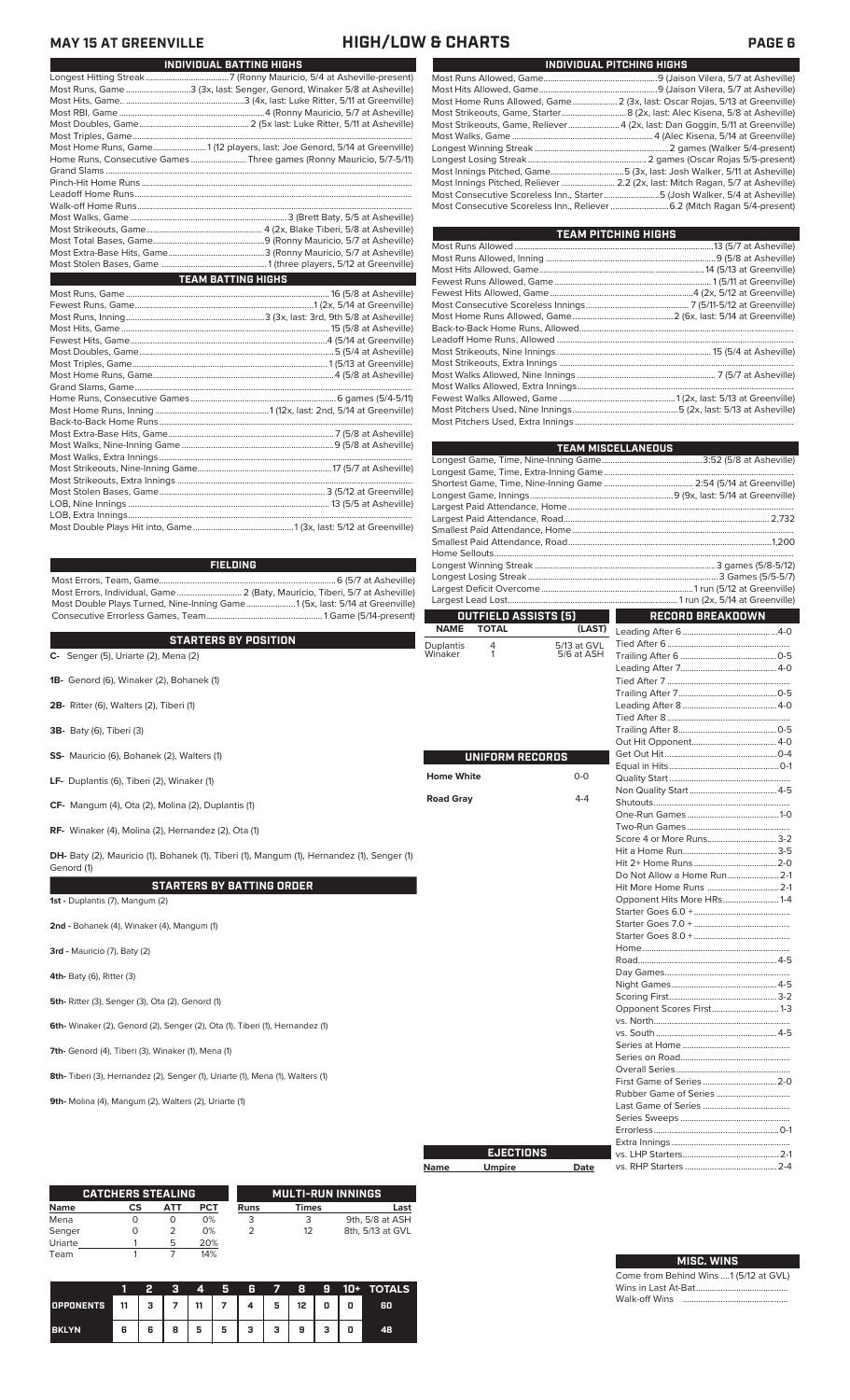# **MAY 15 AT GREENVILLE GAME BY GAME RESULTS**

|                | <b>GAME-BY-GAME RESULTS</b> |                                              |                        |          |         |                   |             |                                            |                               |                 |             |                   |
|----------------|-----------------------------|----------------------------------------------|------------------------|----------|---------|-------------------|-------------|--------------------------------------------|-------------------------------|-----------------|-------------|-------------------|
| <b>DATE</b>    | GM#                         | <b>OPPONENT</b>                              | W-L/TIME SCORE         |          | RECORD  | POSITION          | GA/GB       | <b>WINNING PITCHER</b>                     | <b>LOSING PITCHER</b>         | <b>SAVE</b>     | <b>TIME</b> | <b>ATTENDANCE</b> |
| 5/4            | $\mathbf{1}$                | at Asheville                                 | W                      | $8 - 2$  | $1-0$   | T <sub>1st</sub>  | $^{\rm +1}$ | Josh Walker (1-0)                          | Blair Henley (0-1)            |                 | 3:16        | 1,200             |
| 5/5            | $\overline{c}$              | at Asheville                                 | L                      | $6-1$    | $1-1$   | T <sub>2</sub> nd | $-1$        | Chandler Casey (1-0)                       | Jose Butto (1-0)              |                 | 3:26        | 1,200             |
| 5/6            | 3                           | at Asheville                                 | L                      | $11 - 4$ | $1 - 2$ | T3rd              | $-2$        | Matt Ruppenthal (1-0)                      | Oscar Rojas (0-1)             |                 | 3:10        | 1,200             |
| 5/7            | 4                           | at Asheville                                 | L                      | $13 - 7$ | $1 - 3$ | T3rd              | $-3$        | R.J. Freure (1-0)                          | Jaison Vilera (0-1)           |                 | 3:44        | 1,200             |
| 5/8            | 5                           | at Asheville                                 | W                      | $16-12$  | $2 - 3$ | T3rd              | $-3$        | Alec Kisena (1-0)                          | Juan Pablo Lopez (1-0)        |                 | 3:52        | 1,200             |
| 5/9            | 6                           | at Asheville                                 |                        |          |         |                   |             | Cancelled due to non-COVID-related illness |                               |                 |             |                   |
| $5/10$         |                             | OFF DAY                                      |                        |          |         |                   |             |                                            |                               |                 |             |                   |
| 5/11           | $\overline{7}$              | at Greenville                                | W                      | $6-1$    | $3-3$   | 2nd               | $-2.5$      | Josh Walker (2-0)                          | Jay Groome (0-2)              |                 | 3:00        | 1,995             |
| 5/12           | 8                           | at Greenville                                | W                      | $3-2$    | $4 - 3$ | 2nd               | $-1.5$      | Brian Metoyer (1-0)                        | Yusniel Padron-Artilles (0-2) | Mitch Ragan (1) | 3:14        | 1,819             |
| 5/13           | 9                           | at Greenville                                | L                      | $8 - 2$  | $4 - 4$ | 2nd               | $-2.5$      | Chris Murphy (1-1)                         | Oscar Rojas (0-2)             |                 | 3:21        | 2,485             |
| 5/14           | 10                          | at Greenville                                | L                      | $5-1$    | $4 - 5$ | 4th               | $-2.5$      | Brayan Bello (2-0)                         | Alec Kisena (1-1)             |                 | 2:54        | 2,732             |
|                | 11                          | at Greenville                                | 7:05 p.m.              |          |         |                   |             |                                            |                               |                 |             |                   |
| 5/15<br>$5/16$ | 12                          |                                              |                        |          |         |                   |             |                                            |                               |                 |             |                   |
| 5/17           |                             | at Greenville<br>OFF DAY                     | 3:05 p.m.              |          |         |                   |             |                                            |                               |                 |             |                   |
|                |                             |                                              |                        |          |         |                   |             |                                            |                               |                 |             |                   |
| 5/18<br>5/19   | 13<br>14                    | <b>Hudson Valley</b><br><b>Hudson Valley</b> | 6:30 p.m.<br>6:30 p.m. |          |         |                   |             |                                            |                               |                 |             |                   |
|                | 15                          |                                              |                        |          |         |                   |             |                                            |                               |                 |             |                   |
| 5/20           |                             | <b>Hudson Valley</b>                         | 6:30 p.m.              |          |         |                   |             |                                            |                               |                 |             |                   |
| 5/21           | 16                          | <b>Hudson Valley</b>                         | 7:00 p.m.              |          |         |                   |             |                                            |                               |                 |             |                   |
| 5/22           | 17                          | <b>Hudson Valley</b>                         | 4:00 p.m.              |          |         |                   |             |                                            |                               |                 |             |                   |
| 5/23           | 18                          | <b>Hudson Valley</b>                         | 1:00 p.m.              |          |         |                   |             |                                            |                               |                 |             |                   |
| 5/24           |                             | OFF DAY                                      |                        |          |         |                   |             |                                            |                               |                 |             |                   |
| 5/25           | 19                          | Aberdeen                                     | 6:30 p.m.              |          |         |                   |             |                                            |                               |                 |             |                   |
| 5/26           | 20                          | Aberdeen                                     | 6:30 p.m.              |          |         |                   |             |                                            |                               |                 |             |                   |
| 5/27           | 21                          | Aberdeen                                     | 6:30 p.m.              |          |         |                   |             |                                            |                               |                 |             |                   |
| 5/28           | 22                          | Aberdeen                                     | 7:00 p.m.              |          |         |                   |             |                                            |                               |                 |             |                   |
| 5/29           | 23                          | Aberdeen                                     | 4:00 p.m.              |          |         |                   |             |                                            |                               |                 |             |                   |
| 5/30           | 24                          | Aberdeen                                     | 1:00 p.m.              |          |         |                   |             |                                            |                               |                 |             |                   |
| 5/31           |                             | OFF DAY                                      |                        |          |         |                   |             |                                            |                               |                 |             |                   |
|                |                             |                                              |                        |          |         |                   |             | MAY [4-5]                                  |                               |                 |             |                   |
| 6/1            | 25                          | at Jersey Shore                              | 7:05 p.m.              |          |         |                   |             |                                            |                               |                 |             |                   |
| 6/2            | 26                          | at Jersey Shore                              | 7:05 p.m.              |          |         |                   |             |                                            |                               |                 |             |                   |
| 6/3            | 27                          | at Jersey Shore                              | 7:05 p.m.              |          |         |                   |             |                                            |                               |                 |             |                   |
| 6/4            | 28                          | at Jersey Shore                              | 7:05 p.m.              |          |         |                   |             |                                            |                               |                 |             |                   |
| 6/5            | 29                          | at Jersey Shore                              | 7:05 p.m.              |          |         |                   |             |                                            |                               |                 |             |                   |
| 6/6            | 30                          | at Jersey Shore                              | 1:05 p.m.              |          |         |                   |             |                                            |                               |                 |             |                   |
| 6/7            |                             | OFF DAY                                      |                        |          |         |                   |             |                                            |                               |                 |             |                   |
| 6/8            | 31                          | <b>Hudson Valley</b>                         | 6:30 p.m.              |          |         |                   |             |                                            |                               |                 |             |                   |
| 6/9            | 32                          | <b>Hudson Valley</b>                         | 6:30 p.m.              |          |         |                   |             |                                            |                               |                 |             |                   |
| 6/10           | 33                          | <b>Hudson Valley</b>                         | 6:30 p.m.              |          |         |                   |             |                                            |                               |                 |             |                   |
| 6/11           | 34                          | <b>Hudson Valley</b>                         | 7:00 p.m.              |          |         |                   |             |                                            |                               |                 |             |                   |
| 6/12           | 35                          | <b>Hudson Valley</b>                         | 4:00 p.m.              |          |         |                   |             |                                            |                               |                 |             |                   |
| 6/13           | 36                          | <b>Hudson Valley</b>                         | 1:00 p.m.              |          |         |                   |             |                                            |                               |                 |             |                   |
| 6/14           |                             | OFF DAY                                      |                        |          |         |                   |             |                                            |                               |                 |             |                   |
| 6/15           | 37                          | at Wilmington                                | 7:05 p.m.              |          |         |                   |             |                                            |                               |                 |             |                   |
| 6/16           | 38                          | at Wilmington                                | 7:05 p.m.              |          |         |                   |             |                                            |                               |                 |             |                   |
| 6/17           | 39                          | at Wilmington                                | 7:05 p.m.              |          |         |                   |             |                                            |                               |                 |             |                   |
| 6/18           | 40                          | at Wilmington                                | 7:05 p.m.              |          |         |                   |             |                                            |                               |                 |             |                   |
| 6/19           | 41                          | at Wilmington                                | 6:05 p.m.              |          |         |                   |             |                                            |                               |                 |             |                   |
| 6/20           | 42                          | at Wilmington                                | 1:05 p.m.              |          |         |                   |             |                                            |                               |                 |             |                   |
| 6/21           |                             | OFF DAY                                      |                        |          |         |                   |             |                                            |                               |                 |             |                   |
| 6/22           | 43                          | <b>Jersey Shore</b>                          | 6:30 p.m.              |          |         |                   |             |                                            |                               |                 |             |                   |
| 6/23           | 44                          | <b>Jersey Shore</b>                          | 6:30 p.m.              |          |         |                   |             |                                            |                               |                 |             |                   |
| 6/24           | 45                          | <b>Jersey Shore</b>                          | 6:30 p.m.              |          |         |                   |             |                                            |                               |                 |             |                   |
| 6/25           | 46                          | <b>Jersey Shore</b>                          | 7:00 p.m.              |          |         |                   |             |                                            |                               |                 |             |                   |
| 6/26           | 47                          | <b>Jersey Shore</b>                          | 6:00 p.m.              |          |         |                   |             |                                            |                               |                 |             |                   |
| 6/27           | 48                          | <b>Jersey Shore</b>                          | 4:00 p.m.              |          |         |                   |             |                                            |                               |                 |             |                   |
| 6/28           |                             | OFF DAY                                      |                        |          |         |                   |             |                                            |                               |                 |             |                   |
| 6/29           | 49                          | at Aberdeen                                  | 7:05 p.m.              |          |         |                   |             |                                            |                               |                 |             |                   |
| 6/30           | 50                          | at Aberdeen                                  | 7:05 p.m.              |          |         |                   |             |                                            |                               |                 |             |                   |
|                |                             |                                              |                        |          |         |                   |             | JUNE (0-0)                                 |                               |                 |             |                   |
| 7/1            | 51                          | at Aberdeen                                  | 7:05 p.m.              |          |         |                   |             |                                            |                               |                 |             |                   |
| 7/2            | 52                          | at Aberdeen                                  | 7:05 p.m.              |          |         |                   |             |                                            |                               |                 |             |                   |
| 7/3            | 53                          | at Aberdeen                                  | 6:05 pm.               |          |         |                   |             |                                            |                               |                 |             |                   |
| 7/4            | 54                          | at Aberdeen                                  | 2:05 p.m.              |          |         |                   |             |                                            |                               |                 |             |                   |
| 7/5            |                             | OFF DAY                                      |                        |          |         |                   |             |                                            |                               |                 |             |                   |
| 7/6            | 55                          | at Hudson Valley                             | 7:05 p.m.              |          |         |                   |             |                                            |                               |                 |             |                   |
| 7/7            | 56                          | at Hudson Valley                             | 7:05 p.m.              |          |         |                   |             |                                            |                               |                 |             |                   |
| 7/8            | 57                          | at Hudson Valley                             | 7:05 p.m.              |          |         |                   |             |                                            |                               |                 |             |                   |
| 7/9            | 58                          | at Hudson Valley                             | 7:05 p.m.              |          |         |                   |             |                                            |                               |                 |             |                   |
| 7/10           | 59                          | at Hudson Valley                             | 6:05 p.m.              |          |         |                   |             |                                            |                               |                 |             |                   |
| 7/11           | 60                          | at Hudson Valley                             | 4:35 p.m.              |          |         |                   |             |                                            |                               |                 |             |                   |
|                |                             |                                              |                        |          |         |                   |             |                                            |                               |                 |             |                   |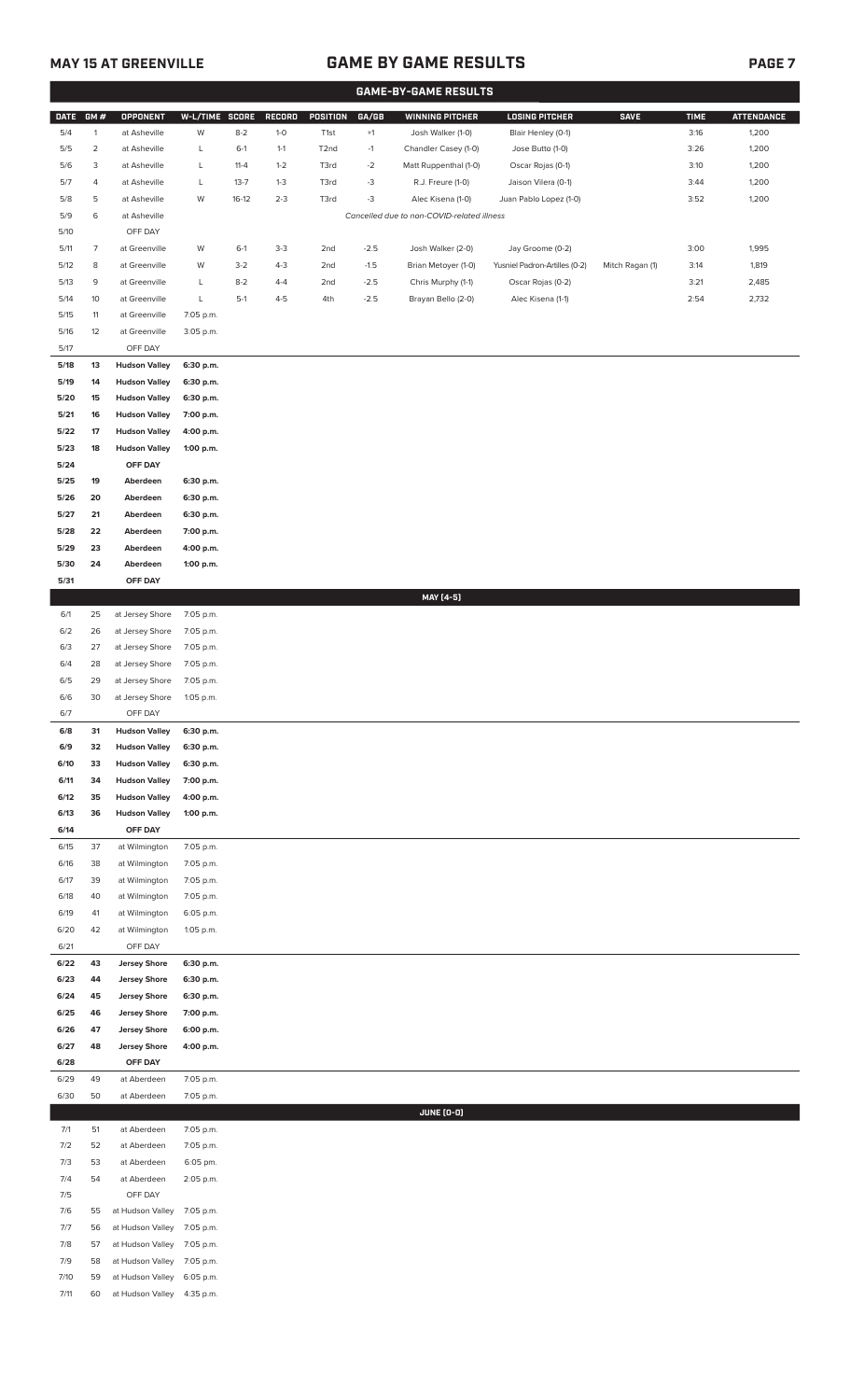# **MAY 15 AT GREENVILLE GAME-BY-GAME PAGE 8**

| <b>DATE</b> | GM# | OPPONENT                   | W-L/TIME SCORE | GA/GB<br>RECORD<br>POSITION | <b>WINNING PITCHER</b> | <b>LOSING PITCHER</b> | <b>SAVE</b> | <b>TIME</b> | <b>ATTENDANCE</b> |
|-------------|-----|----------------------------|----------------|-----------------------------|------------------------|-----------------------|-------------|-------------|-------------------|
| 7/12        |     | OFF DAY                    |                |                             |                        |                       |             |             |                   |
| 7/13        | 61  | <b>Jersey Shore</b>        | 6:30 p.m.      |                             |                        |                       |             |             |                   |
| 7/14        | 62  | <b>Jersey Shore</b>        | 6:30 p.m.      |                             |                        |                       |             |             |                   |
| 7/15        | 63  | <b>Jersey Shore</b>        | 6:30 p.m.      |                             |                        |                       |             |             |                   |
| 7/16        | 64  | <b>Jersey Shore</b>        | 7:00 p.m.      |                             |                        |                       |             |             |                   |
|             |     |                            |                |                             |                        |                       |             |             |                   |
| 7/17        | 65  | <b>Jersey Shore</b>        | 6:00 p.m.      |                             |                        |                       |             |             |                   |
| 7/18        | 66  | <b>Jersey Shore</b>        | 4:00 p.m.      |                             |                        |                       |             |             |                   |
| 7/19        |     | OFF DAY                    |                |                             |                        |                       |             |             |                   |
| 7/20        | 67  | Wilmington                 | 6:30 p.m.      |                             |                        |                       |             |             |                   |
| 7/21        | 68  | Wilmington                 | 6:30 p.m.      |                             |                        |                       |             |             |                   |
| 7/22        | 69  | Wilmington                 | 6:30 p.m.      |                             |                        |                       |             |             |                   |
| 7/23        | 70  | Wilmington                 | 7:00 p.m.      |                             |                        |                       |             |             |                   |
| 7/24        | 71  | Wilmington                 | 6:00 p.m.      |                             |                        |                       |             |             |                   |
| 7/25        | 72  | Wilmington                 | 4:00 p.m.      |                             |                        |                       |             |             |                   |
| 7/26        |     | OFF DAY                    |                |                             |                        |                       |             |             |                   |
| 7/27        | 73  | at Jersey Shore            | 7:05 p.m.      |                             |                        |                       |             |             |                   |
| 7/28        | 74  | at Jersey Shore            | 7:05 p.m.      |                             |                        |                       |             |             |                   |
|             |     |                            |                |                             |                        |                       |             |             |                   |
| 7/29        | 75  | at Jersey Shore            | 7:05 p.m.      |                             |                        |                       |             |             |                   |
| 7/30        | 76  | at Jersey Shore            | 7:05 p.m.      |                             |                        |                       |             |             |                   |
| 7/31        | 77  | at Jersey Shore            | 7:05 p.m.      |                             |                        |                       |             |             |                   |
|             |     |                            |                |                             | JULY (0-0)             |                       |             |             |                   |
| 8/1         | 78  | at Jersey Shore            | 1:05 p.m.      |                             |                        |                       |             |             |                   |
| 8/2         |     | OFF DAY                    |                |                             |                        |                       |             |             |                   |
| 8/3         | 79  | <b>Hudson Valley</b>       | 6:30 p.m.      |                             |                        |                       |             |             |                   |
| 8/4         | 80  | <b>Hudson Valley</b>       | 6:30 p.m.      |                             |                        |                       |             |             |                   |
| 8/5         | 81  | <b>Hudson Valley</b>       | 6:30 p.m.      |                             |                        |                       |             |             |                   |
| 8/6         | 82  | <b>Hudson Valley</b>       | 7:00 p.m.      |                             |                        |                       |             |             |                   |
| 8/7         | 83  | <b>Hudson Valley</b>       | 6:00 p.m.      |                             |                        |                       |             |             |                   |
| 8/8         | 84  | <b>Hudson Valley</b>       | 4:00 p.m.      |                             |                        |                       |             |             |                   |
| 8/9         |     | OFF DAY                    |                |                             |                        |                       |             |             |                   |
|             |     |                            |                |                             |                        |                       |             |             |                   |
| 8/10        | 85  | at Wilmington              | 7:05 p.m.      |                             |                        |                       |             |             |                   |
| 8/11        | 86  | at Wilmington              | 7:05 p.m.      |                             |                        |                       |             |             |                   |
| 8/12        | 87  | at Wilmington              | 7:05 p.m.      |                             |                        |                       |             |             |                   |
| 8/13        | 88  | at Wilmington              | 7:05 p.m.      |                             |                        |                       |             |             |                   |
| 8/14        | 89  | at Wilmington              | 6:05 p.m.      |                             |                        |                       |             |             |                   |
| 8/15        | 90  | at Wilmington              | 1:05 p.m.      |                             |                        |                       |             |             |                   |
| 8/16        |     | OFF DAY                    |                |                             |                        |                       |             |             |                   |
| 8/17        | 91  | at Hudson Valley 7:05 p.m. |                |                             |                        |                       |             |             |                   |
| 8/18        | 92  | at Hudson Valley 7:05 p.m. |                |                             |                        |                       |             |             |                   |
| 8/19        | 93  | at Hudson Valley 7:05 p.m. |                |                             |                        |                       |             |             |                   |
| 8/20        | 94  | at Hudson Valley           | 7:05 p.m.      |                             |                        |                       |             |             |                   |
| 8/21        | 95  | at Hudson Valley           | 6:05 p.m.      |                             |                        |                       |             |             |                   |
|             |     |                            |                |                             |                        |                       |             |             |                   |
| 8/22        | 96  | at Hudson Valley           | 4:35 p.m.      |                             |                        |                       |             |             |                   |
| 8/23        |     | OFF DAY                    |                |                             |                        |                       |             |             |                   |
| 8/24        | 97  | Aberdeen                   | 6:30 p.m.      |                             |                        |                       |             |             |                   |
| 8/25        | 98  | Aberdeen                   | 6:30 p.m.      |                             |                        |                       |             |             |                   |
| 8/26        | 99  | Aberdeen                   | 6:30 p.m.      |                             |                        |                       |             |             |                   |
| 8/27        | 100 | Aberdeen                   | 7:00 p.m.      |                             |                        |                       |             |             |                   |
| 8/28        | 101 | Aberdeen                   | 6:00 p.m.      |                             |                        |                       |             |             |                   |
| 8/29        | 102 | Aberdeen                   | 4:00 p.m.      |                             |                        |                       |             |             |                   |
| 8/30        |     | OFF DAY                    |                |                             |                        |                       |             |             |                   |
| 8/31        | 103 | Wilmington                 | 6:30 p.m.      |                             |                        |                       |             |             |                   |
|             |     |                            |                |                             | AUGUST (0-0)           |                       |             |             |                   |
| 9/1         | 104 | Wilmington                 | 6:30 p.m.      |                             |                        |                       |             |             |                   |
| 9/2         | 105 | Wilmington                 | 6:30 p.m.      |                             |                        |                       |             |             |                   |
| 9/3         | 106 | Wilmington                 | 7:00 p.m.      |                             |                        |                       |             |             |                   |
|             |     |                            |                |                             |                        |                       |             |             |                   |
| 9/4         | 107 | Wilmington                 | 6:00 p.m.      |                             |                        |                       |             |             |                   |
| 9/5         | 108 | Wilmington                 | 4:00 p.m.      |                             |                        |                       |             |             |                   |
| 9/6         |     | OFF DAY                    |                |                             |                        |                       |             |             |                   |
| 9/7         | 109 | at Hudson Valley           | 7:05 p.m.      |                             |                        |                       |             |             |                   |
| 9/8         | 110 | at Hudson Valley           | 7:05 p.m.      |                             |                        |                       |             |             |                   |
| 9/9         | 111 | at Hudson Valley           | 7:05 p.m.      |                             |                        |                       |             |             |                   |
| 9/10        | 112 | at Hudson Valley           | 7:05 p.m.      |                             |                        |                       |             |             |                   |
| 9/11        | 113 | at Hudson Valley           | 6:05 p.m.      |                             |                        |                       |             |             |                   |
| 9/12        | 114 | at Hudson Valley           | 4:35 p.m.      |                             |                        |                       |             |             |                   |
| 9/13        |     | OFF DAY                    |                |                             |                        |                       |             |             |                   |
| 9/14        | 115 | <b>Jersey Shore</b>        | 6:30 p.m.      |                             |                        |                       |             |             |                   |
| 9/15        |     |                            |                |                             |                        |                       |             |             |                   |
|             | 116 | <b>Jersey Shore</b>        | 6:30 p.m.      |                             |                        |                       |             |             |                   |
| 9/16        | 117 | <b>Jersey Shore</b>        | 6:30 p.m.      |                             |                        |                       |             |             |                   |
| 9/17        | 118 | <b>Jersey Shore</b>        | 7:00 p.m.      |                             |                        |                       |             |             |                   |
| 9/18        | 119 | <b>Jersey Shore</b>        | 4:00 p.m.      |                             |                        |                       |             |             |                   |
| 9/19        | 120 | <b>Jersey Shore</b>        | 1:00 p.m.      |                             |                        |                       |             |             |                   |

**SEPTEMBER (0-0)**